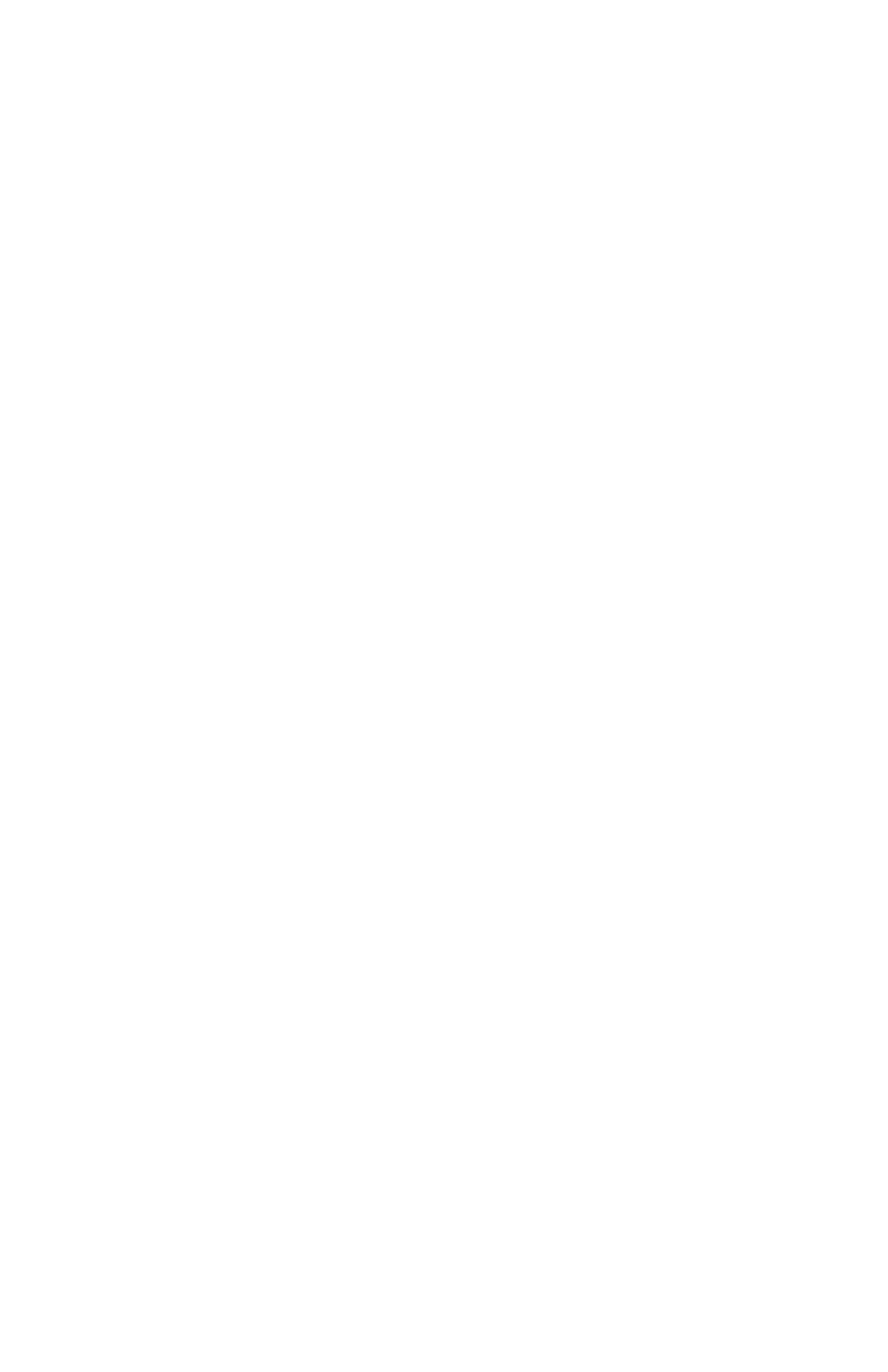# **The 2River View**

**13.4 (Summer 2009)**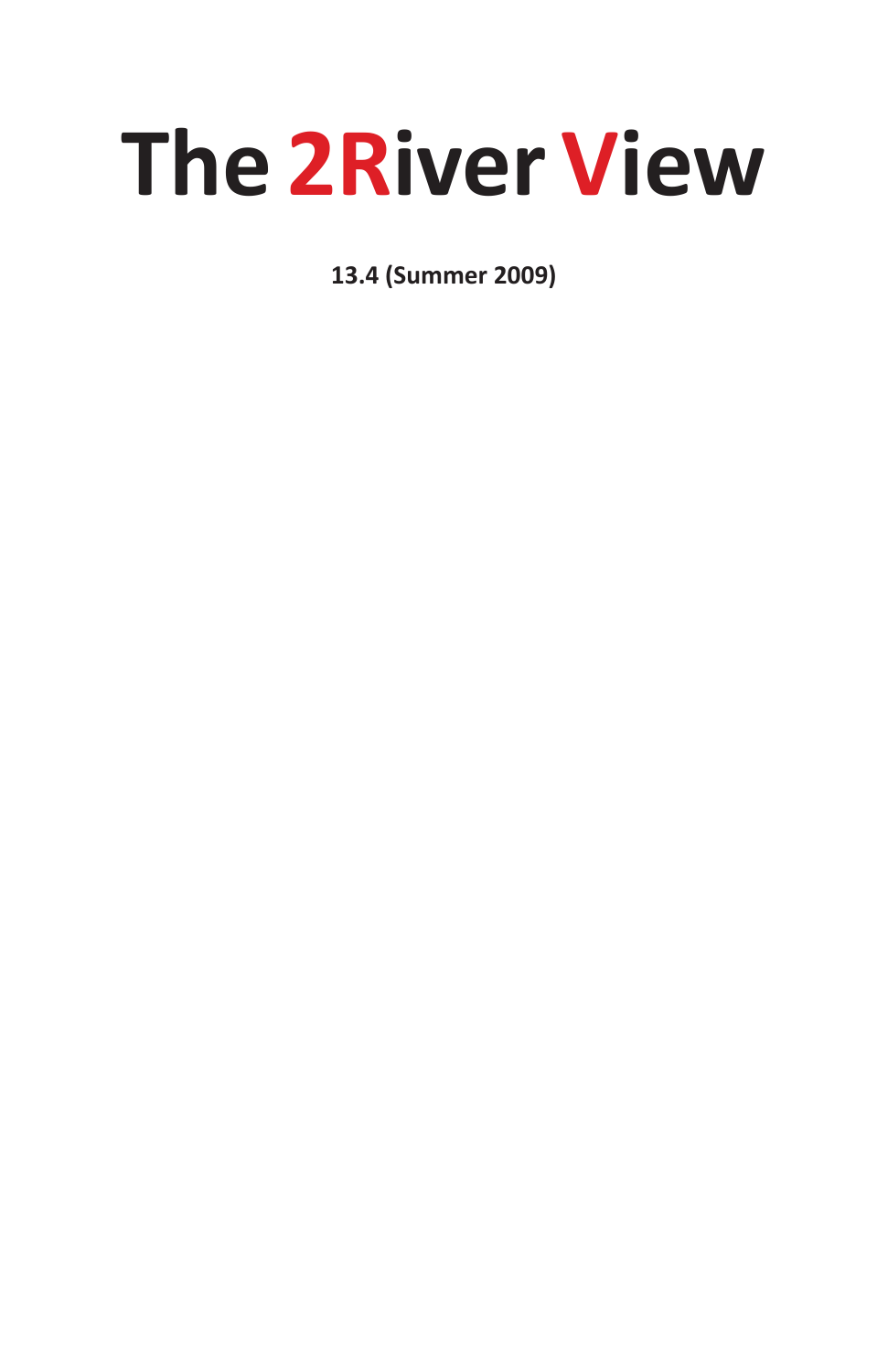*The 2River View, 13.4 (Summer 2009)*

# **Contents**

*Walter Bargen* Days Like This Are Necessary Refigurations

*E. Louise Beach* Tout un hiver sans feu Intertidal

*Jaime Brunton* Returning Speaking

*Alison Cimino* Lemon-Lime Residue

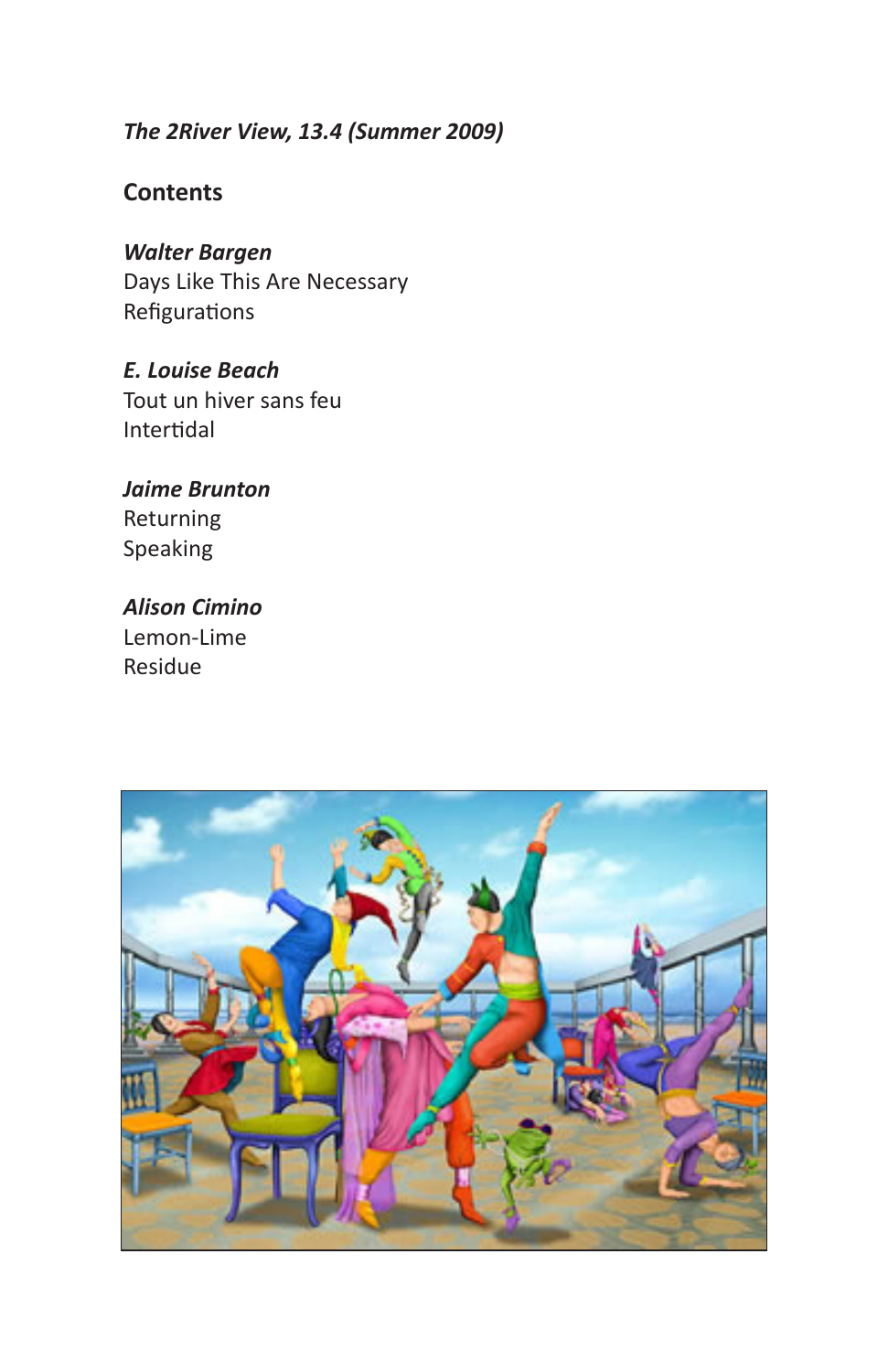*Lori Coale* All Things End July Fourth

*Renee Emerson* Storm Front Visiting at St. Francis

# *Catharina Evans*

Coming from the Doctor The Nun

*Christien Gholson* St. Graveyard Shift **Witness** 

*Peter Joseph Gloviczki* Breakfast

*Tawnysha Greene* Crack in the Doorway

Paprika

*Carolyn Foster Segal*

Fitcher's Bird: A Love Story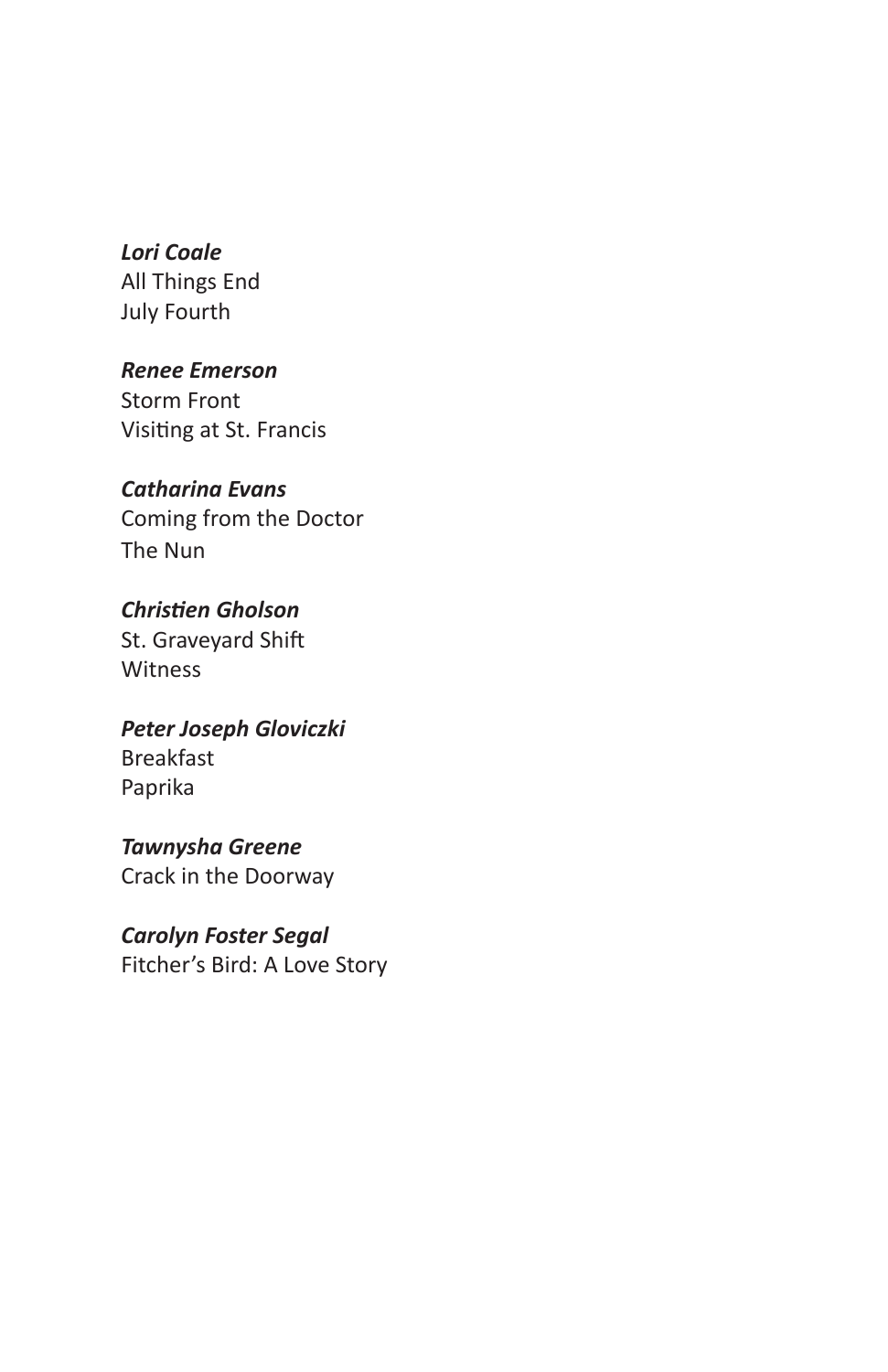*The 2River View, 13.4 (Summer 2009)*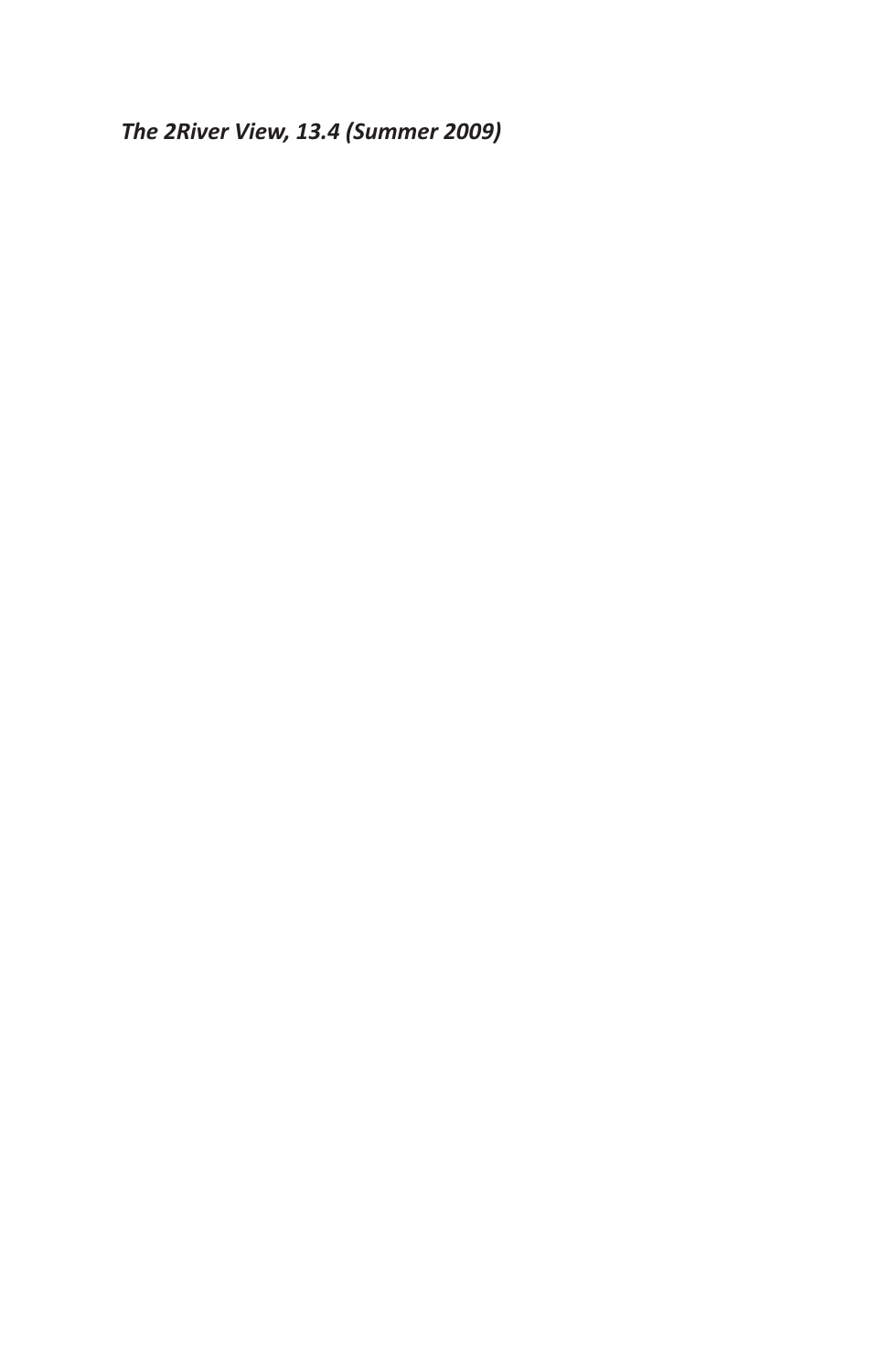#### *Walter Bargen*

#### **Days Like This Are Necessary**

Fifteen men, the beginning of a pirate's song, and the dead man's chest, a premonition, a prophecy, a treasure too dark to be opened alive. Disregard that they are called soldiers dressed in combat fatigues, crowded into the body of a helicopter, their weapons on safety — a bad joke. They've been given leave, are being ferried to an airport, away from skirmishes, frontlines that are every street, alley, roof, door, window, and at that moment when the *whump, whump, whump* of turning blades is the air's homing heartbeat, a harvesting scythe, the helicopter missiled, is a flaming meteor, scattering fifteen men across a desert, others mangled in ways we are never told but know, as in the song fifteen men on a dead man's chest and a bottle of rum.

An Asian ladybug whirs onto my shoulder. I'm surprised to hear the dim dental drill of its wings so late in the year, and how it clings to my plaid shirt. I carefully remove it, send it on its way, an infestation I can't battle, can't win, and live with, accepting, admiring their tenacity. It's unseasonably warm, wind from the south. The crows are mewing like cats. Jays crowd a dead elm, shrieking in defiance. Small birds twitter their way through the underbrush finding what's overlooked. Leaves are falling casualties. Shards of sunlight mark their down turning. Days like this are necessary.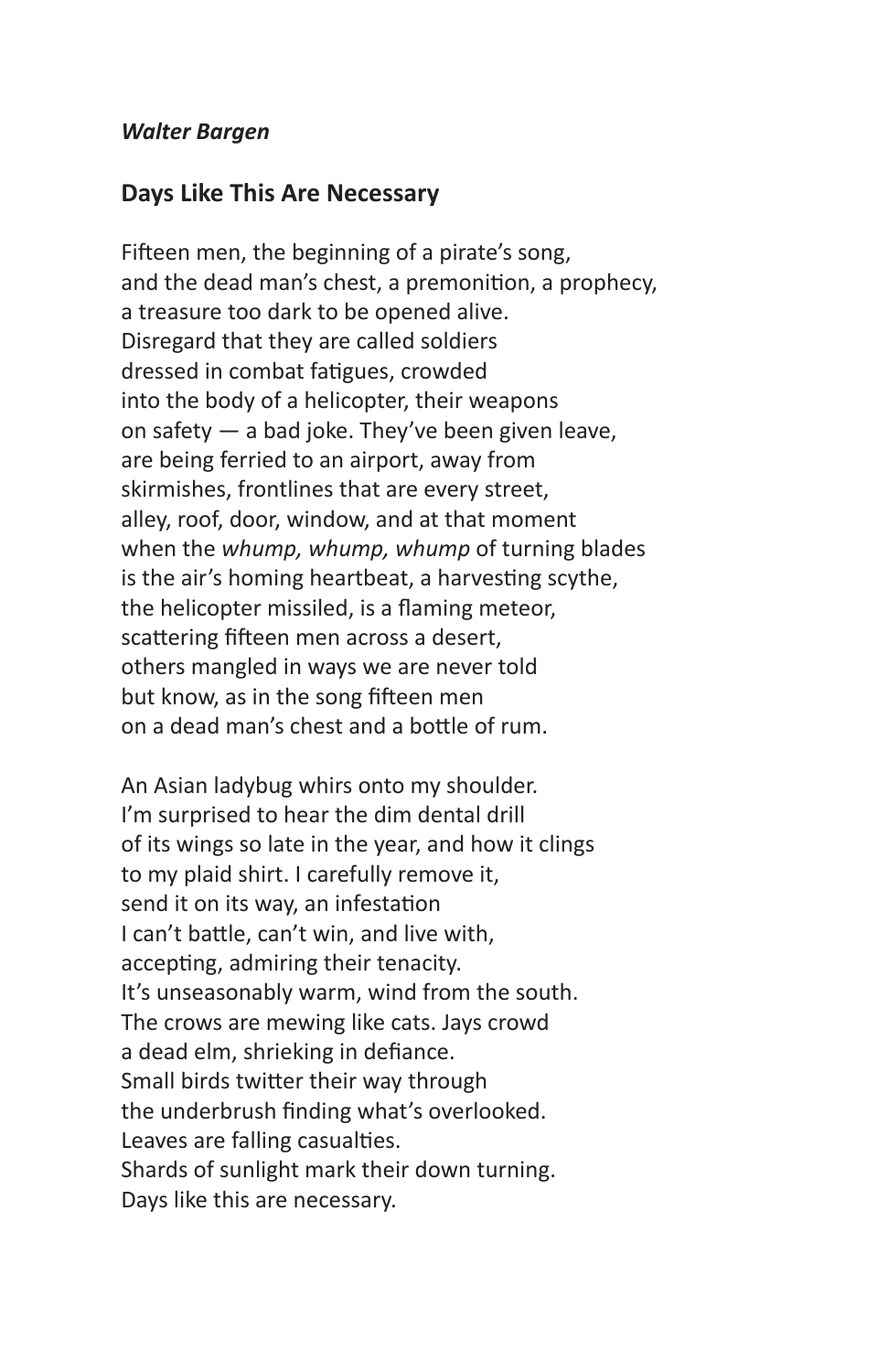#### *Walter Bargen*

## **Refigurations**

#### 1

Even after the girl who sits politely with one leg crossed over the other, print dress ending at her knees, in her lap rests a pair of flesh-colored plastic feet, so tranquil, as if they just returned from a stroll through fallen leaves, having kicked up a trail, feeling the earth turning cool and dormant, seeing a turtle back its shell into the mud of hibernation, a frog slow in its leap from the creek bank, as if the water were no longer a hidden place. These smooth-molded feet like a purse with toes, there resting in the folds of her dress, open below the ankles, the holes waiting for her to drop in the small change of her life, long after the blades swept down, the audience hears the dull impact: *thunk, thunk, thunk,* the targets deep in their seats, they see her hemline and what touches the floor, a space made for feet.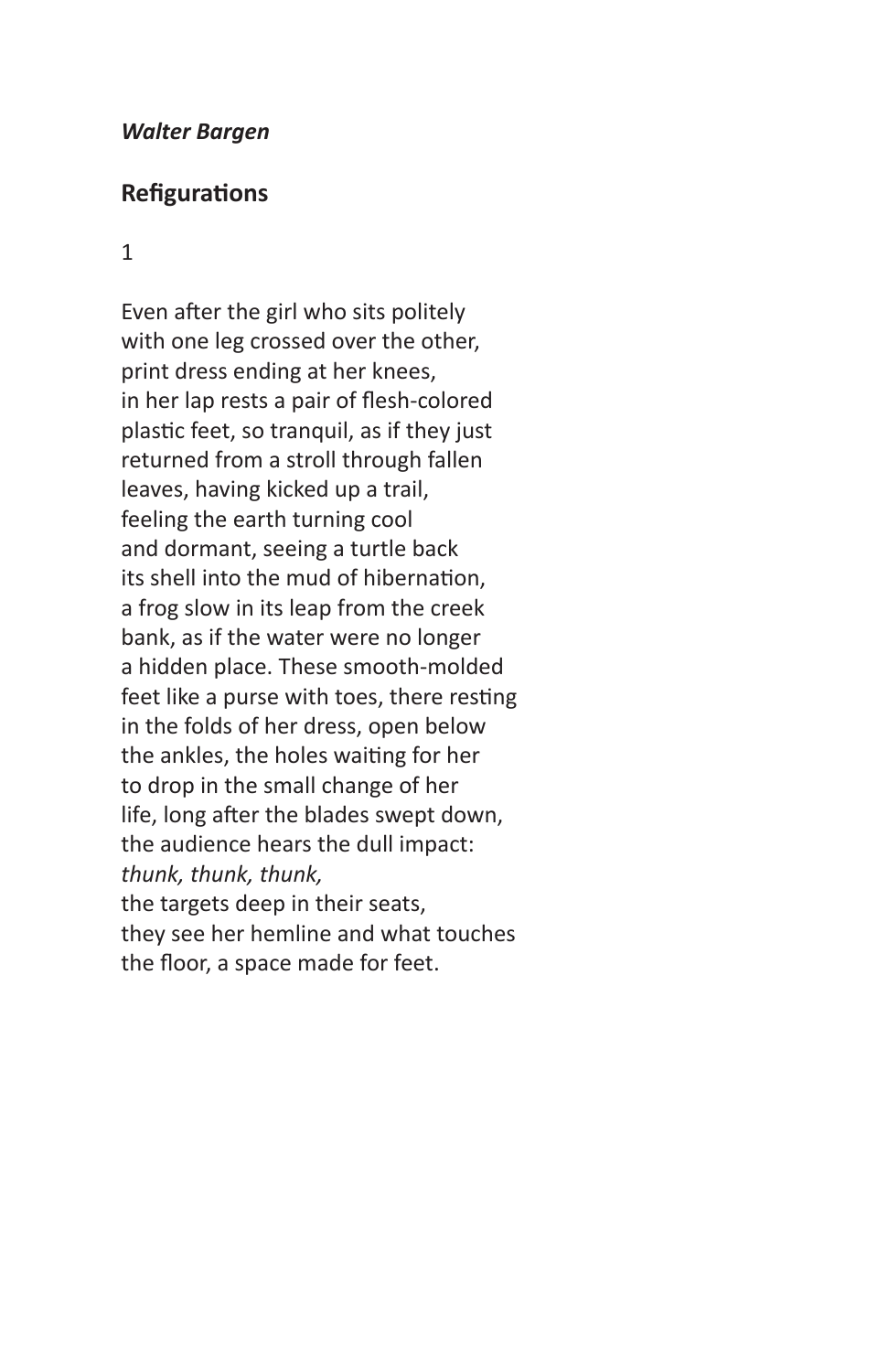#### *Walter Bargen*

#### $\mathfrak{D}$

Not even the sound of one hand after she finishes speaking. The audience's stares amputated from their faces. Wrenched out of their seats, they remain seated. The shells of their ears washed up On another shore, deaf. Deep in the meat of their bodies they hear. From the bottom of their pockets and purses, the space between sock and shoe, something that will never shake free of their tweeds and blouses. It will be there on the drive home, and later after cocktails, the tiramisu will ooze in a way they've never noticed. For now she sits quietly on stage, in the glare that details the reconstruction of a flamed life. She is beyond friendship. She remains locked in her room. In front of hundreds, she remains behind the door of her skin, the frozen rippled topography of heat, her forged, fused face.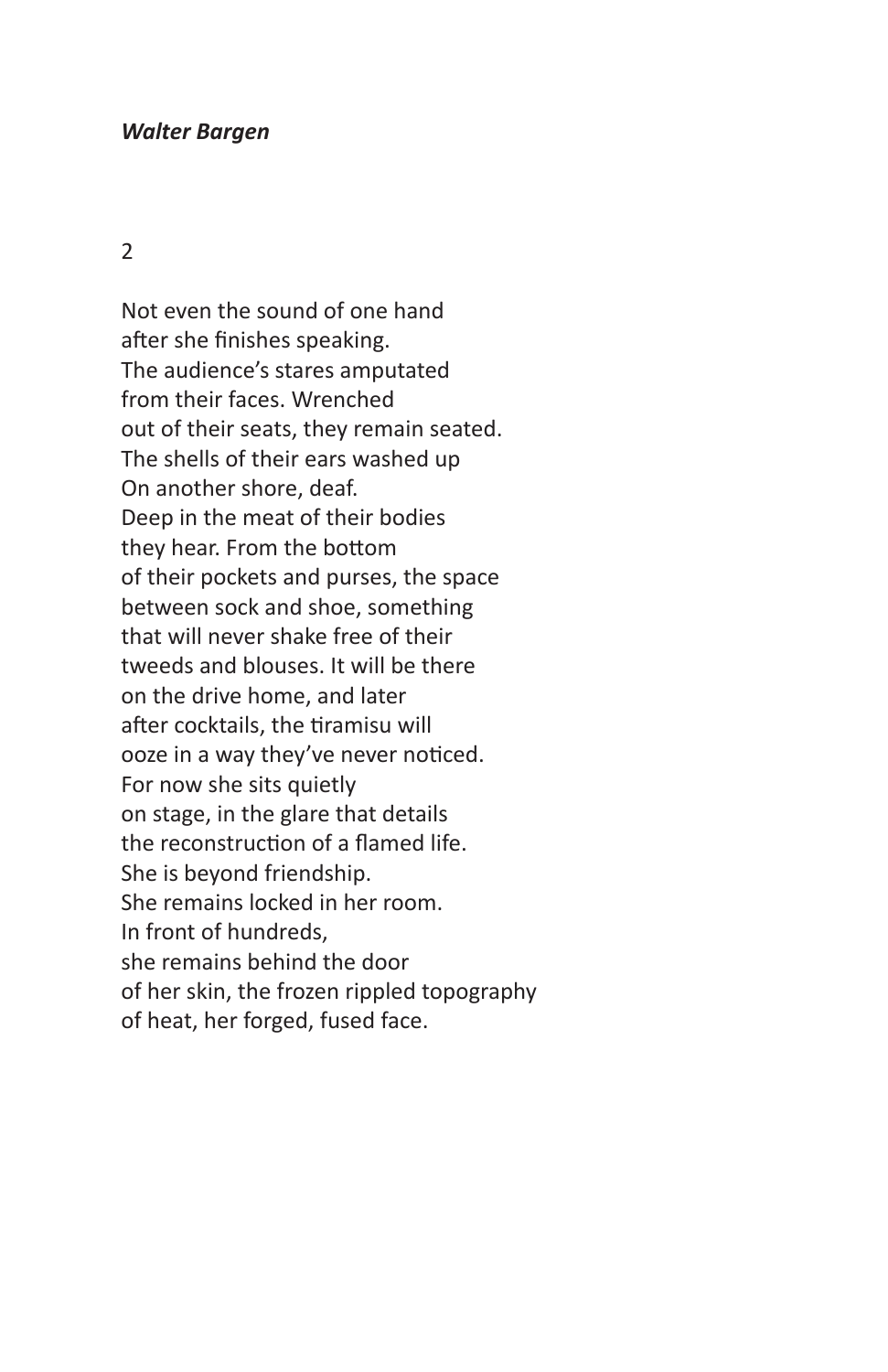#### *E. Louise Beach*

# **Tout un hiver sans feu**

Film set in a Swiss canton. The camera pans charred timbers, a desolate farmer, cold on cold. The pretty young wife

no longer eats or talks. Holding hands beneath wool coats on our laps, we dream bleating cattle, screams, a stable door

jammed. Can any grief equal the grief of losing a child? It will sleet tonight while we are sleeping. He drove over

hard-packed snow to visit her in the clinic.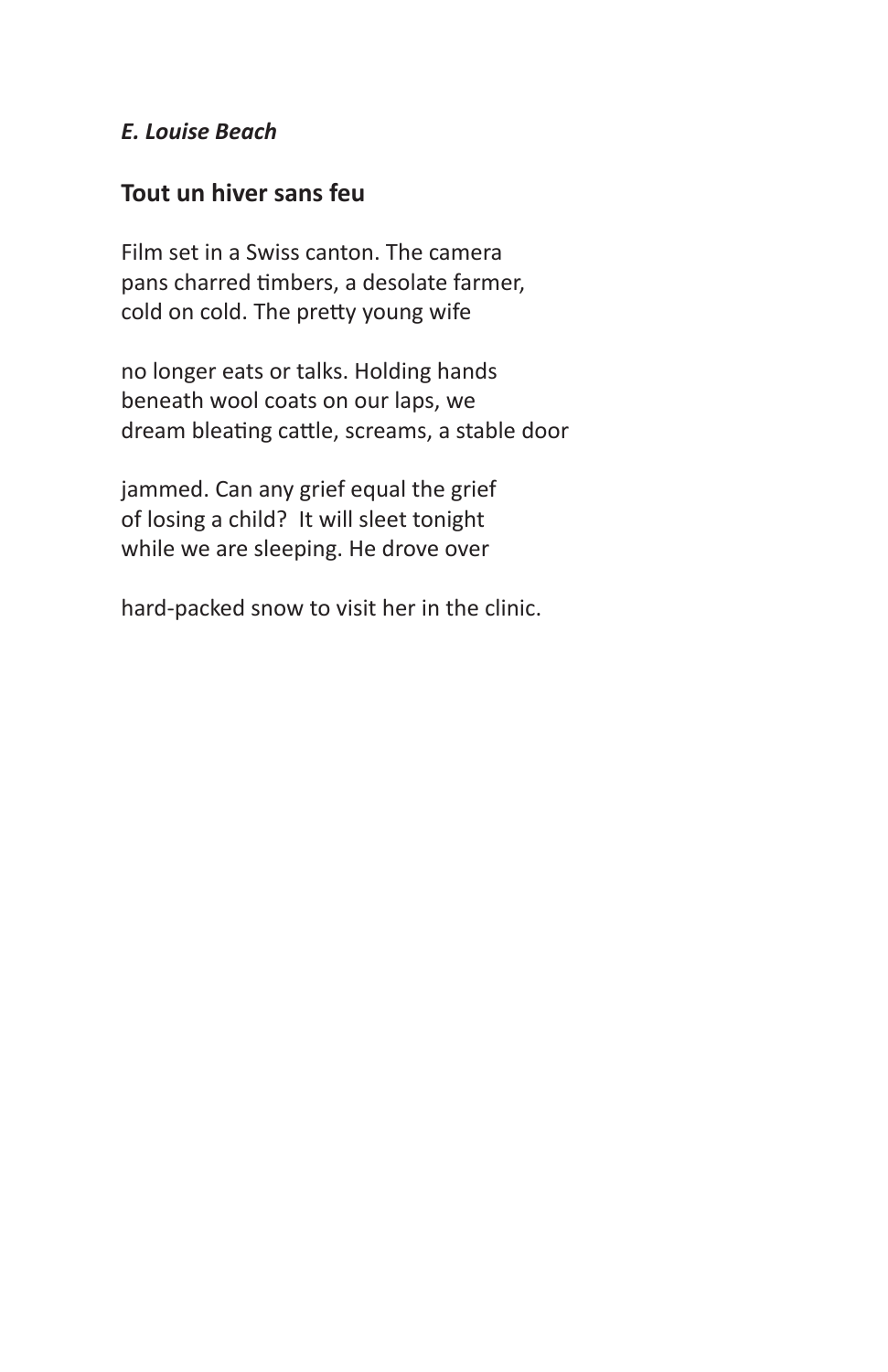#### *E. Louise Beach*

# **Intertidal**

There's nothing in the room tonight but you and me and our pure silence tall as trees in a European wood.

Bats fly, black angels dispersing, coming closer.

In love with the man in the moon and snow, we sleep together but cannot speak; eat the quiet with meager, gnaw-toothed spoons; exist between tides, waiting for visions.

You burn like a saint. I burn, too.

On cobbles, anemones and sea stars between seas.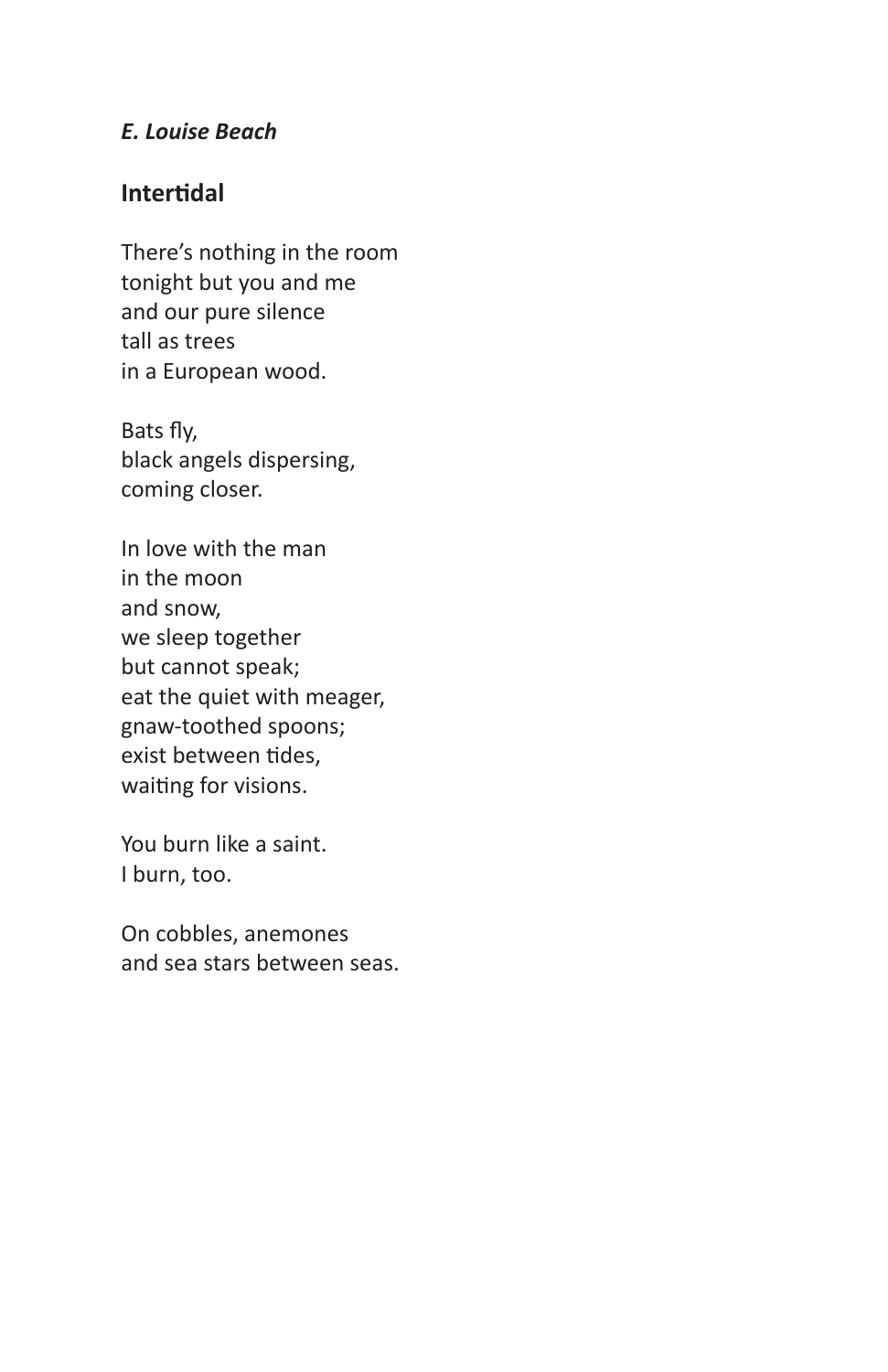#### *Jaime Brunton*

# **Returning**

One's whole life can be taken up in this way a near constant state of longing,

or of disappointment, which we called the same. And so we left them sitting there, under oak trees,

left them sitting with their want, they who went on about verbena bushes and falling leaves

so that bushes and leaves were never important, or indeed never were. This great fascination with things,

this dizzying elevation of stuff to extensions of our overstrained voices — such were our sweet miseries —

who would long for that precious stupidity, whose insides now turn aquiver to see it,

mute and inscrutable as a cow, in the faces of the young? But this, too, was a surprise, wasn't it, how the mind settles

only as water settles — on its surface — and how even now, hearing this, there is a real body of water we have in mind?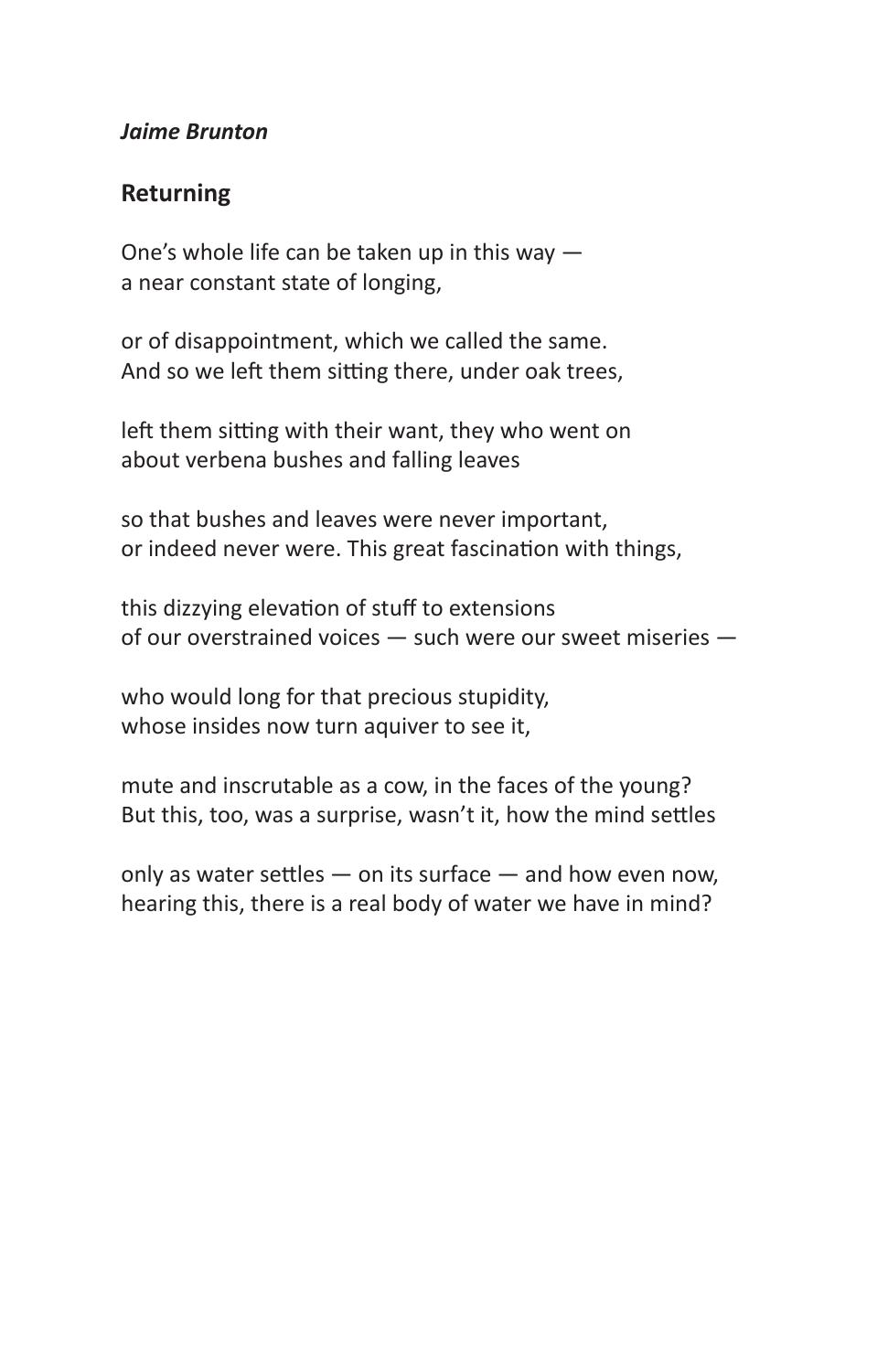#### *Jaime Brunton*

#### **Speaking**

There was nowhere we did not exist. There was a river whose fish no longer matter

mattered only a few times in the past. There was and is the moon over various dark locations

some of which we never knew. There were and are long slow sounds about the moon

and those do not matter except in as far as they existed

will exist. Being long sounds and slow they take a great while to say

and we are in them a long time moving slowly toward each other and back to ourselves.

Being in ourselves we are pulled slowly along and side to side as if by the moon we say. We issue forth

long slow sounds occasionally as though speaking for the moon when we are speaking about it.

There were and are ourselves making brief appearances near rivers under moons. Speaking of rivers

we come to ourselves. Speaking of ourselves we come to rivers and stop.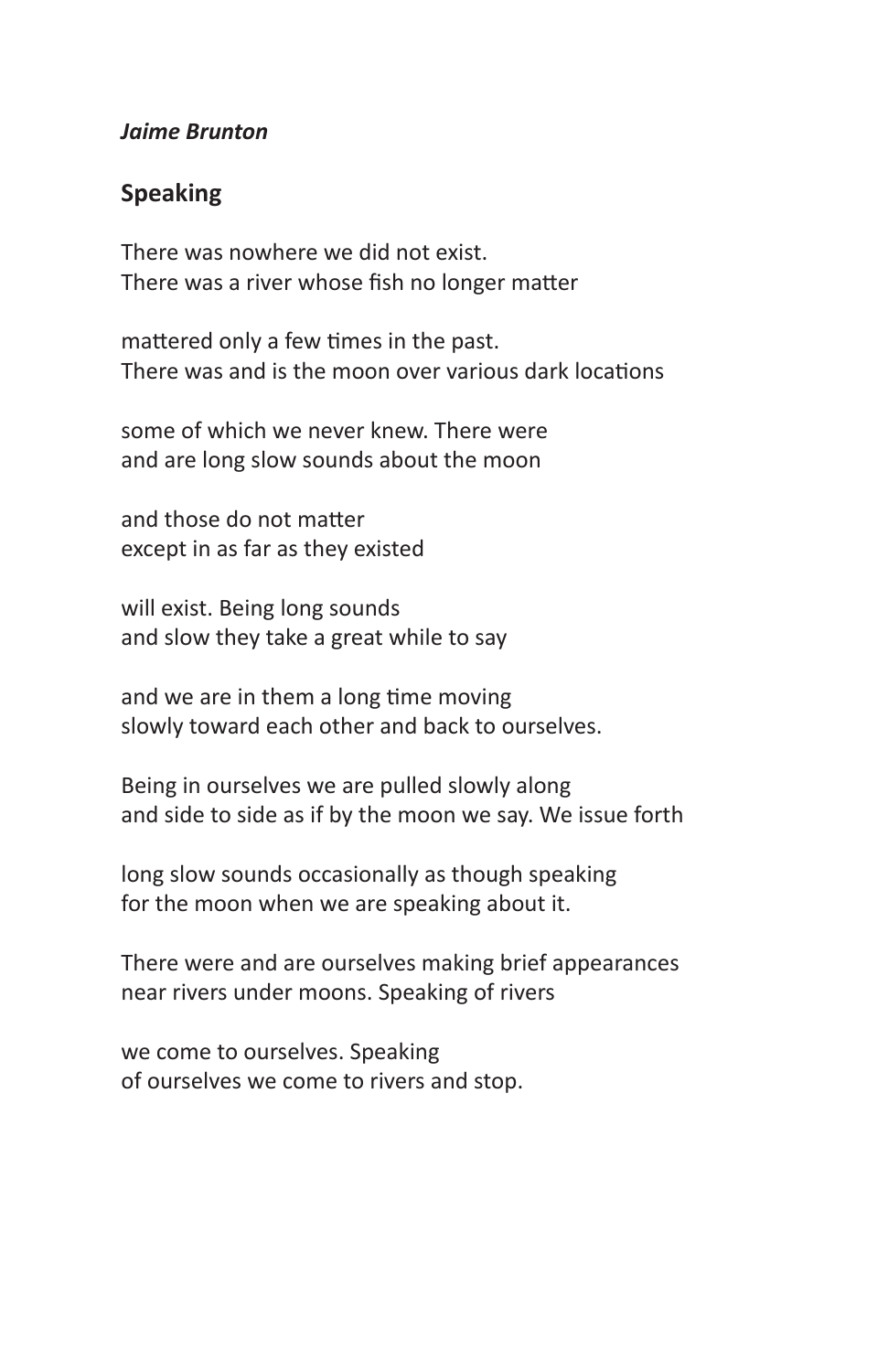#### *Alison Cimino*

#### **Lemon-Lime**

Why this way with women? It seems force broke the pencil tip, yellow pencil, writing out our sallow lie.

 Oh you in your mane of light, yellow hair and a doe-eyed look — How I, in my animal, wanted to strike and smelling my own fierceness, retreated.

Oh yellow heart that is she and me  $-$ How jealousy is a yellow dart, how like loneliness It glows phosphorescent bright and tart  $-$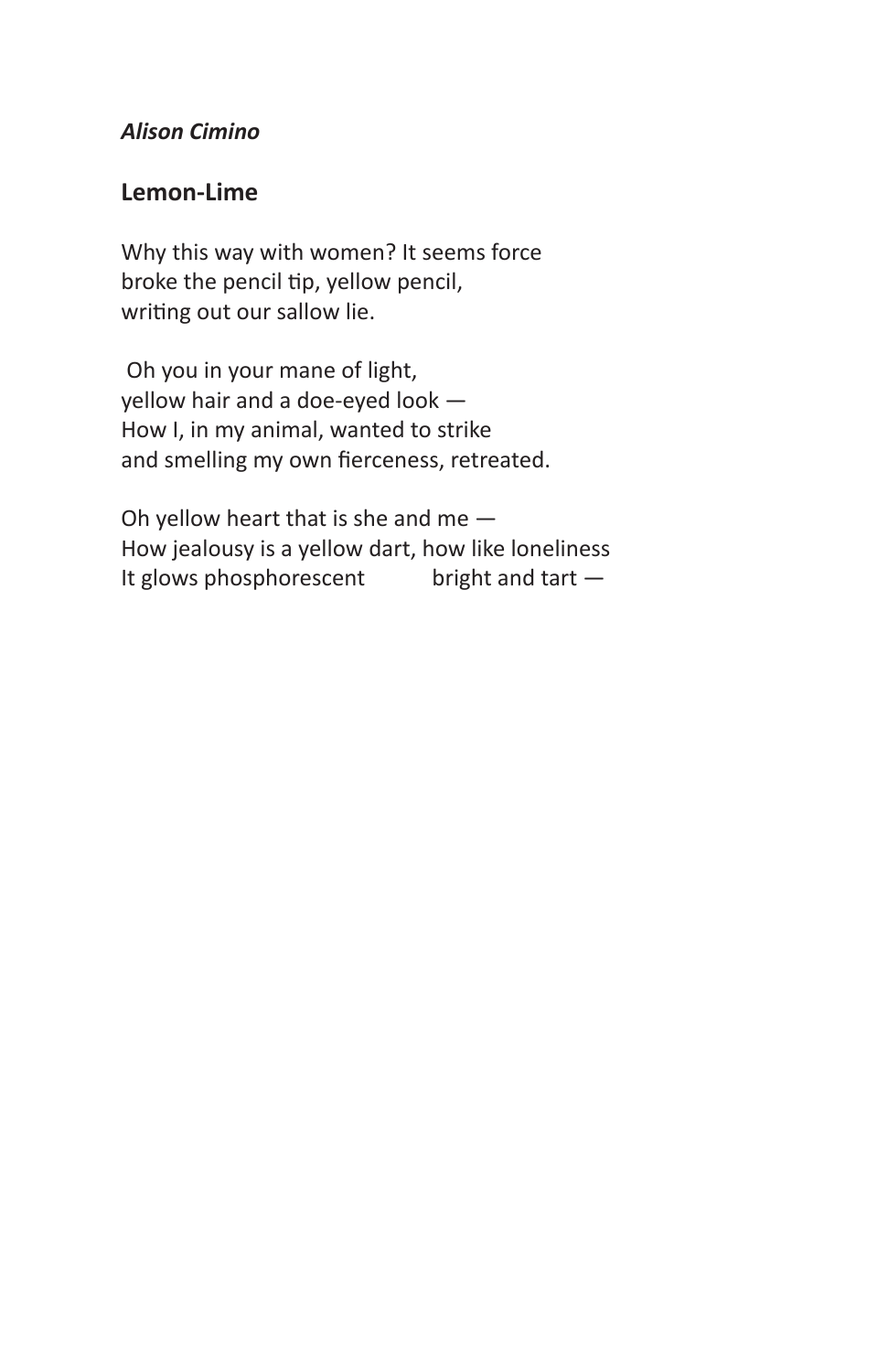#### *Alison Cimino*

# **Residue**

So this is what I'm given orange zest and oil trapped under my fingertips. After the pulp and tincture of fruit juice on the tongue always the pith — The inside rind, white flesh — scraping it out with my front teeth; chewing it, tasteless as it is or bitter.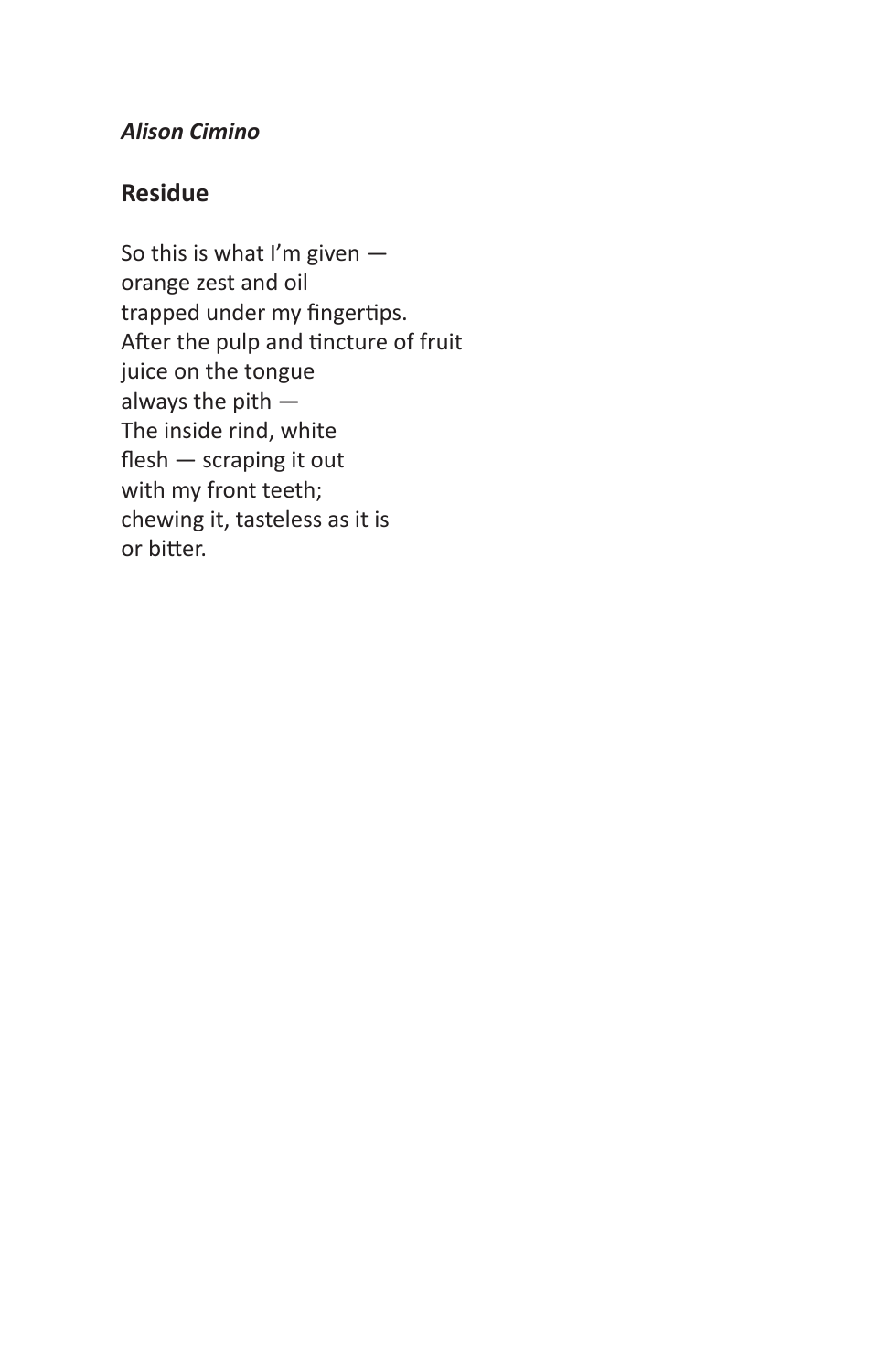#### *Lori Coale*

## **All Things End**

the existence of fossils in distant time vestiges, nothing more than

dust of bones pressed against the form of memory what was it to have lived?

aching, rapt our bodies deny us immortality, life deepens

finally understand there is no meaning only the pressures of fuck

pull us through our biology shape us for love shape us for conclusion

an indention upon a bed smile, glance, whisper follicle, pore, membrane

we are made of even smaller things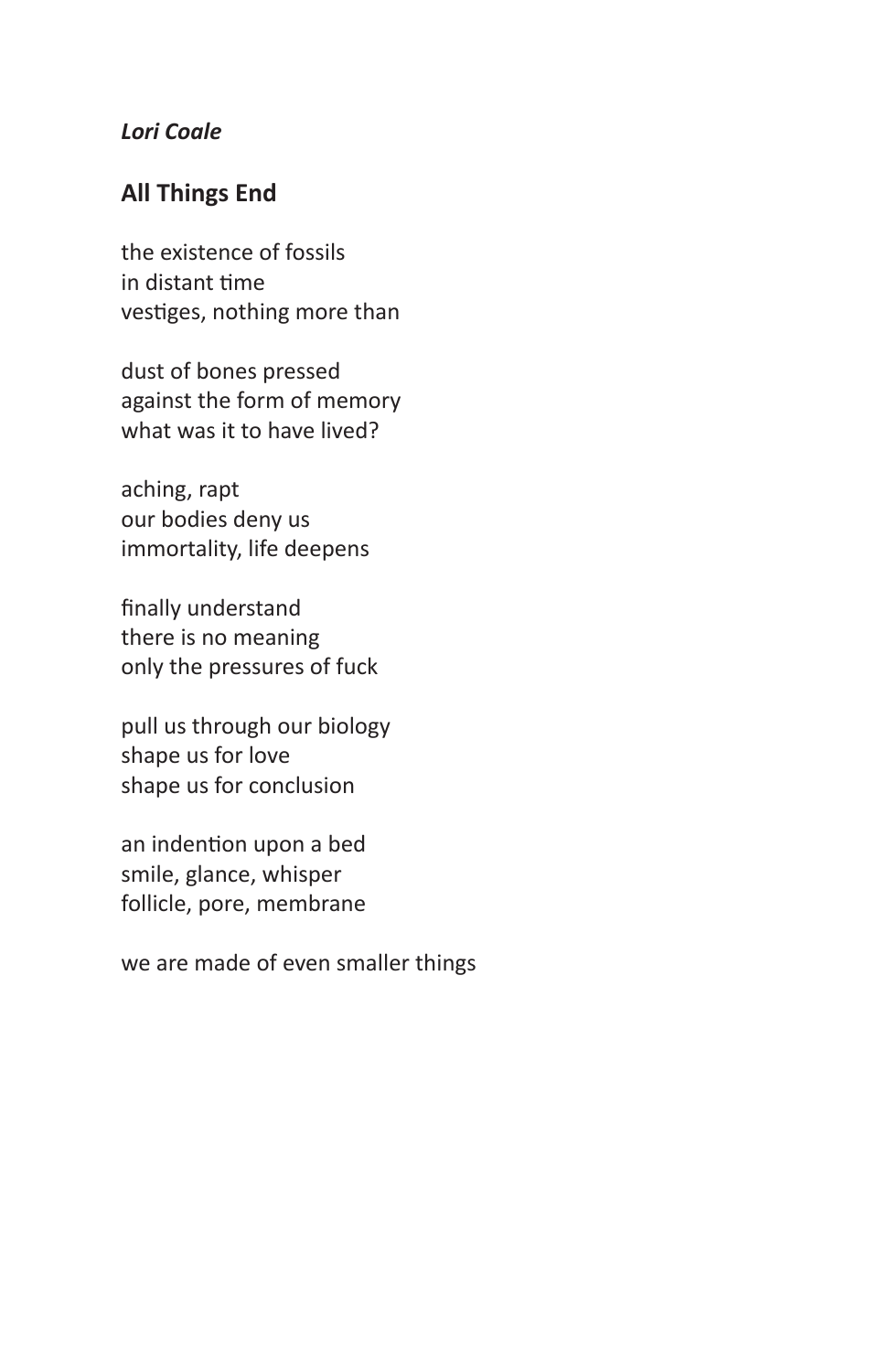#### *Lori Coale*

#### **July Fourth**

We are aflame; candles, fireworks at intermittent times our fingers in bandages, bits and blisters pressed to lips as the sparks fall, curtains blaze against the pane of our bedroom window

combustible our blood our bones boil our essence, a wisp, a puff of nothing there flash of flesh dream of death cold stars strung against the mortality of our kiss

when I hear the explosion in the background

you know I come bearing gifts Blackcats and sparklers the hot, hot heat of your name burned into my groin how you stand at attention you patriotic son of a bitch how I love your display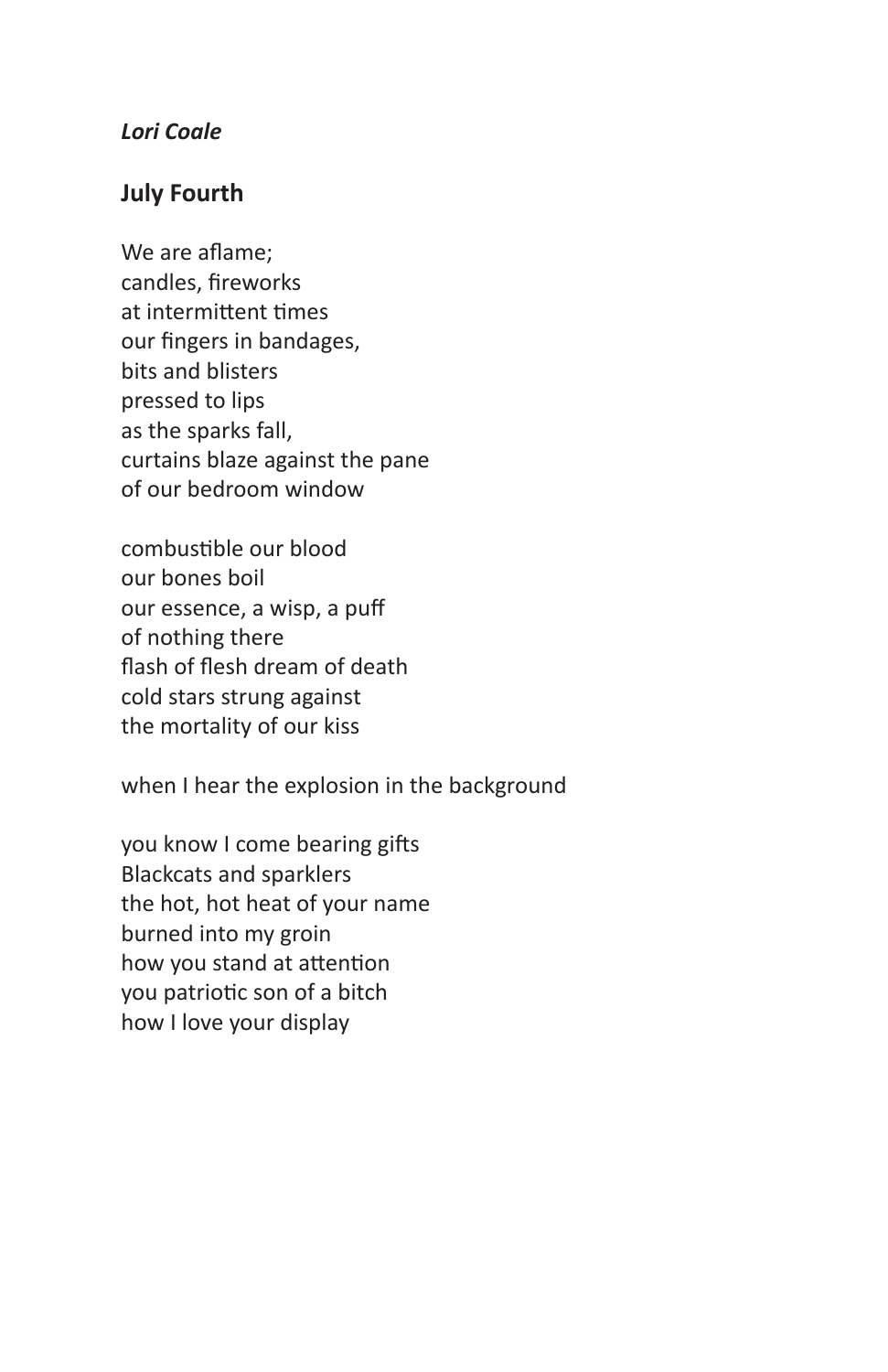#### *Renee Emerson*

# **Storm Front**

I listen to rain falling down the chimney, rattling like bracelets on a bony arm. The wind sucks out air from the house, making the sound of fire where there is no fire. I am on our red couch writing, you are in the bedroom sleeping. If the storm comes, it will come for us both, writing or sleeping, so I let you sleep, the better way to meet fate: with your eyes closed thinking of something else.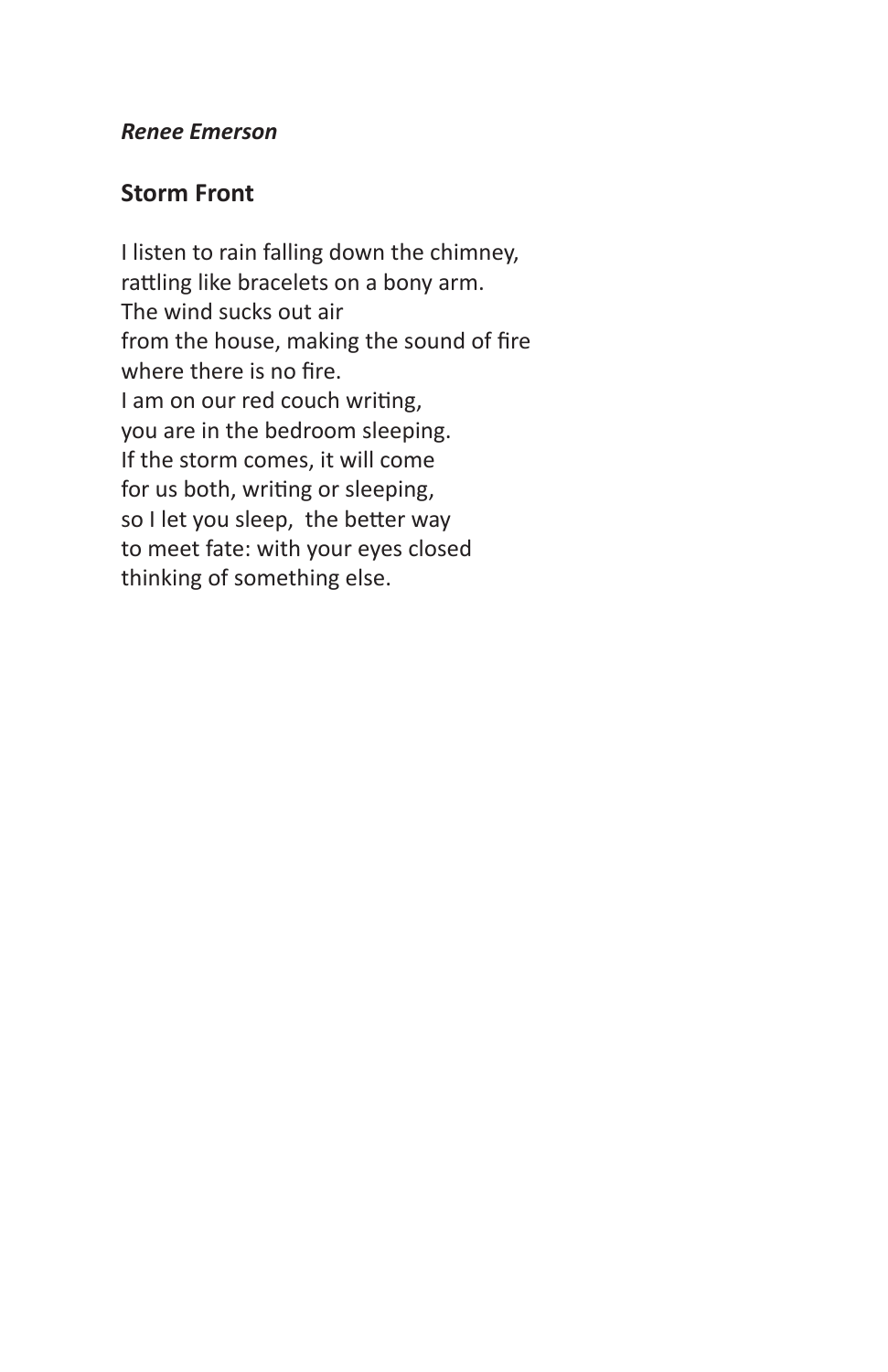#### *Renee Emerson*

#### **Visiting at St. Francis**

When the nurse gets out, Mawmaw tells me she read in a magazine there's healing power in the noise we make. Then she draws back her tongue, funnels a moan from the holding tank of her body.

I remember sitting hushed with her on the porch of the house she can't have anymore. Listen, and in the droning of the cicadas, we are still and close enough to hear the rattler nest beneath.

Slither-hissing in the coils, a little noise to mark the evening.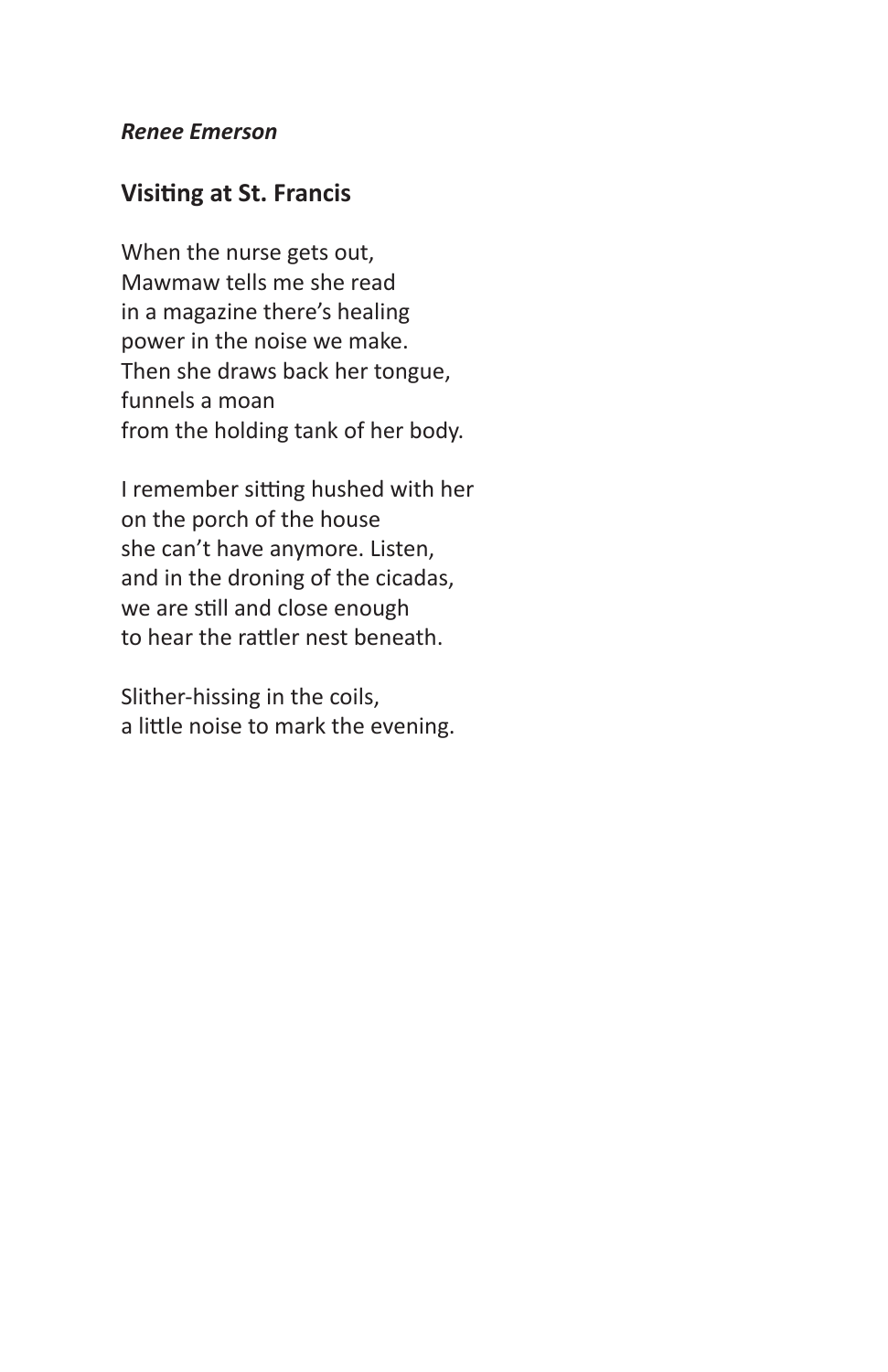## *Catharina Evans*

# **Coming From the Doctor**

A girl I hadn't seen in months catches me by my coat sleeve catches me picking at the full orange pill bottle in my pocket while walking between the early trees of spring.

She tells me about the day she bought the drugstore shears that cut her hair to an inch within the skin something shudders in the downy air and the planes of her face blaze yellow —

If I were someone braver, or more abundant — I'd lift her up with the wings of this chiming light by the rumpled layers of her linen skirt — listen to this we are sisters of the same sorrow.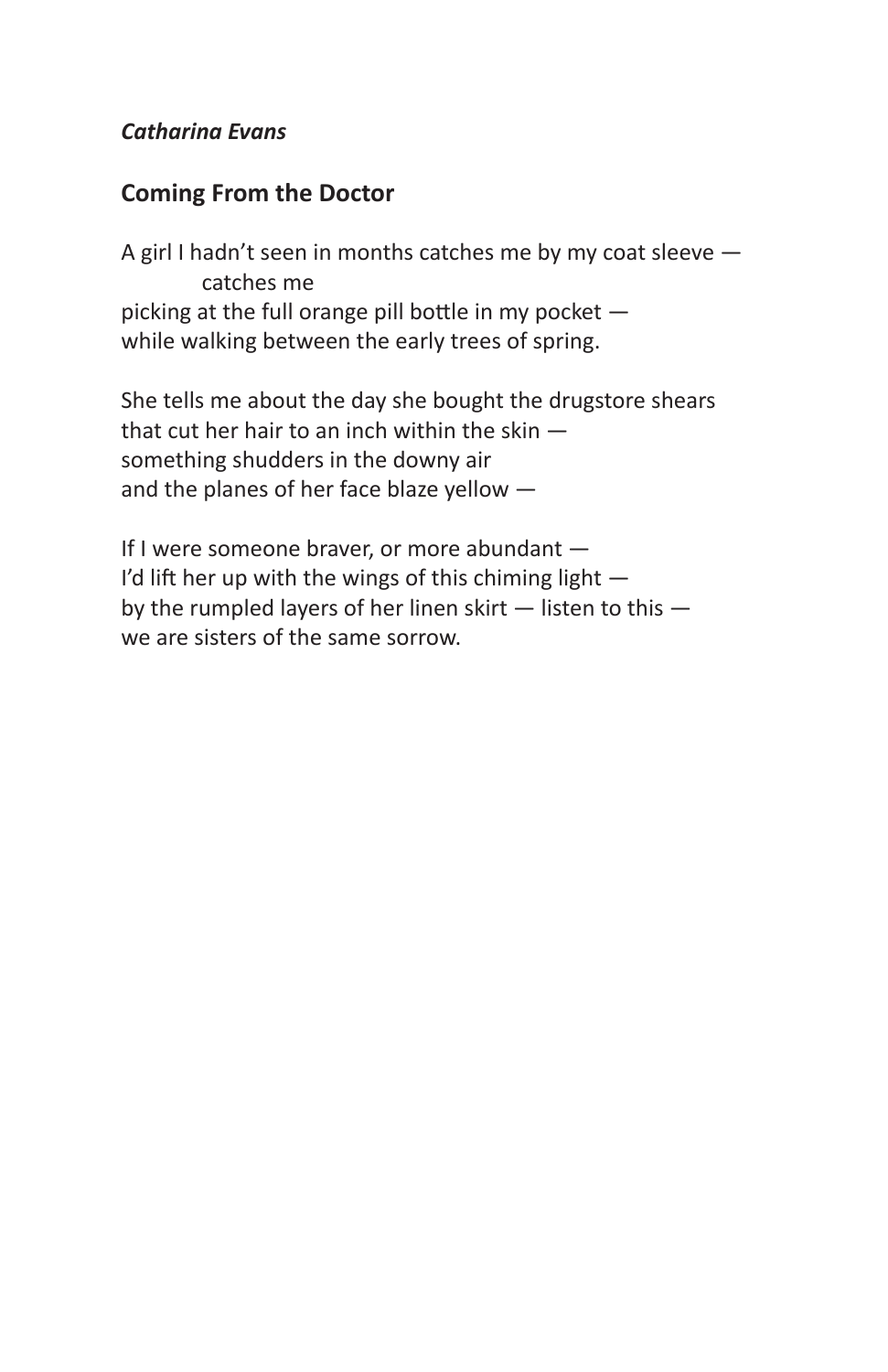#### *Catharina Evans*

# **The Nun**

She is clear light and bald, and like my mother, and not.

I did everything wrong, kept my shoes on too long — looked at her hand over the soft dove of her mouth —

and she, she is like a thin column of milk in the throughway, or like a bent petal at the golden foot of Buddha.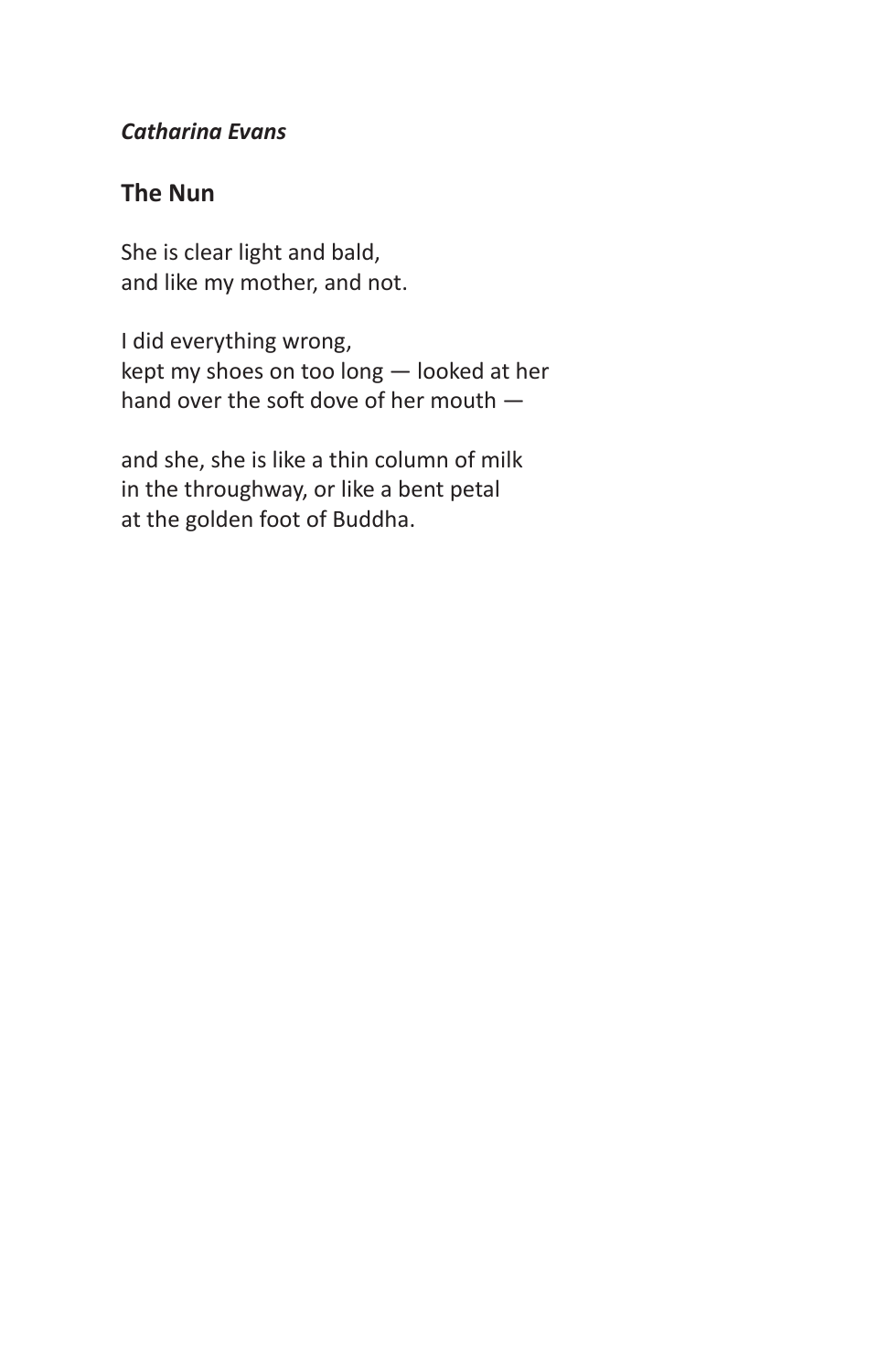# *Christien Gholson*

# **St. Graveyard Shift**

Undressing in candlelight, I see the quick shadow-movements of a rock-cleft Madonna in the corner of the room. Some proto-Mary, flickering through a series of caves.

# *At this hour, blue-glint off a black dog's back.*

My last boss told me he and his wife sometimes scattered cash across their bed, then fucked. He needed to confess this to me.

*At this hour, the charred woman stirs inside her mother.*

Every dollar bill I have ever stolen I've pasted onto my bathroom wall. When I move, I will slip out in the middle of the night, leave the bills behind. The landlord will spend hours — days — slopping the wall with water, gently peeling one dollar from another.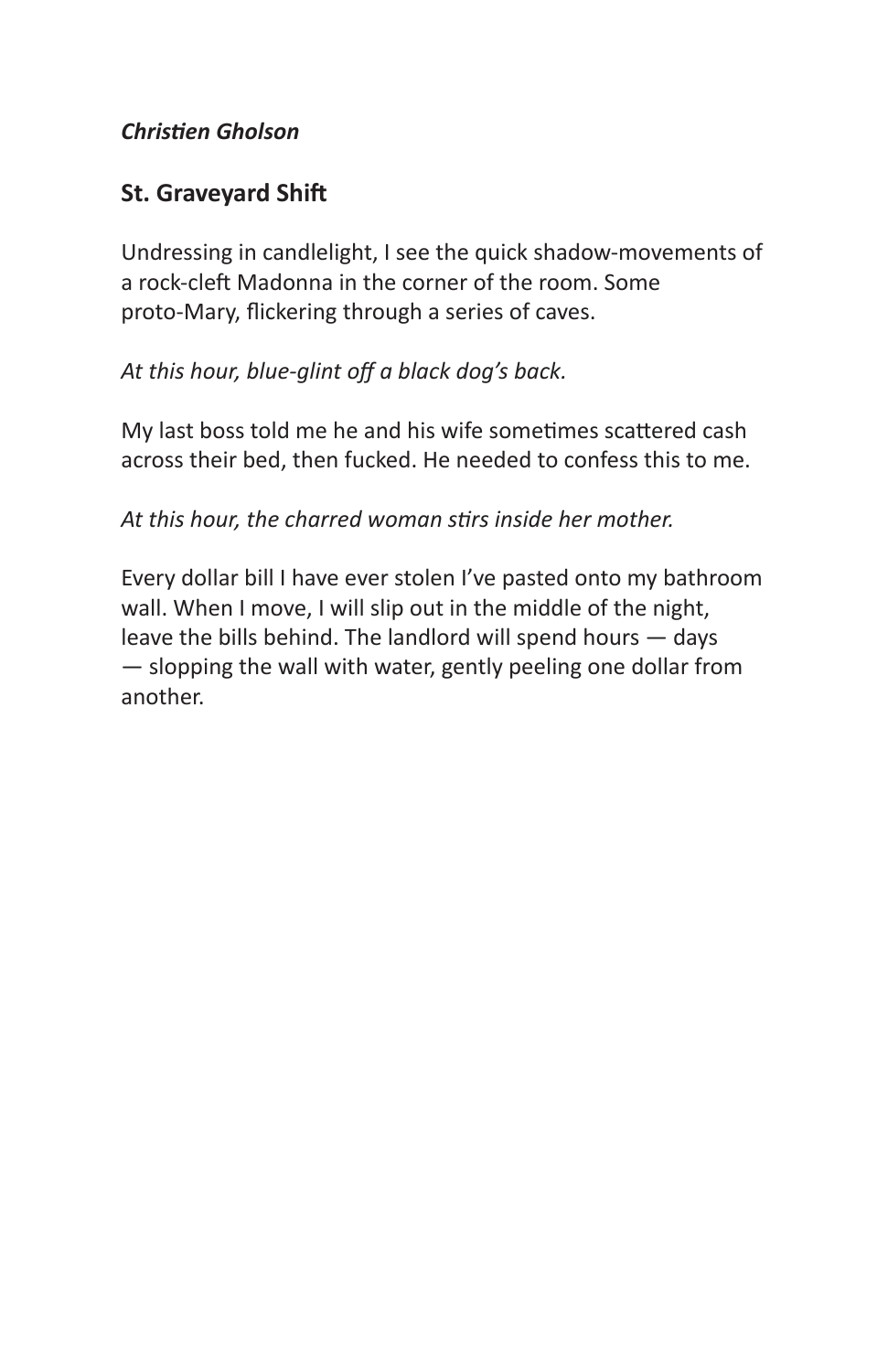## *Christien Gholson*

# **Witness**

They speak to me: The half-eaten chicken wing in its bright red Colonel Sanders box; the orange polyester shirt discarded on railroad gravel; the Polaroid nude tossed from a car window into dry grass; the twisted neck of the coyote on the road's shoulder.

I hear them scrape across the sand outside the bedroom window at night, mumble words to songs hundreds of years old. In the morning I sometimes find them hanging in leftover spider strands stretched between the bleached branches of the dead juniper in the back yard. They look like empty flies; nothing left but transparent skin.

I bury them. They keep returning. Scattered rust-nails, a wad of used toilet paper, cigarette butts in tin foil, a black glove. I can feel them out there, hovering near the ceiling in every bedroom in town where young couples are trying for a kid, impatient for some seed to take, give them a new body to enter, begin again.

When I walk past the elementary school in town I scan the children's faces on the playground, look for the ones that made it back in human form. Some point, laugh. Some run. Either way, I want them to know I know who they are.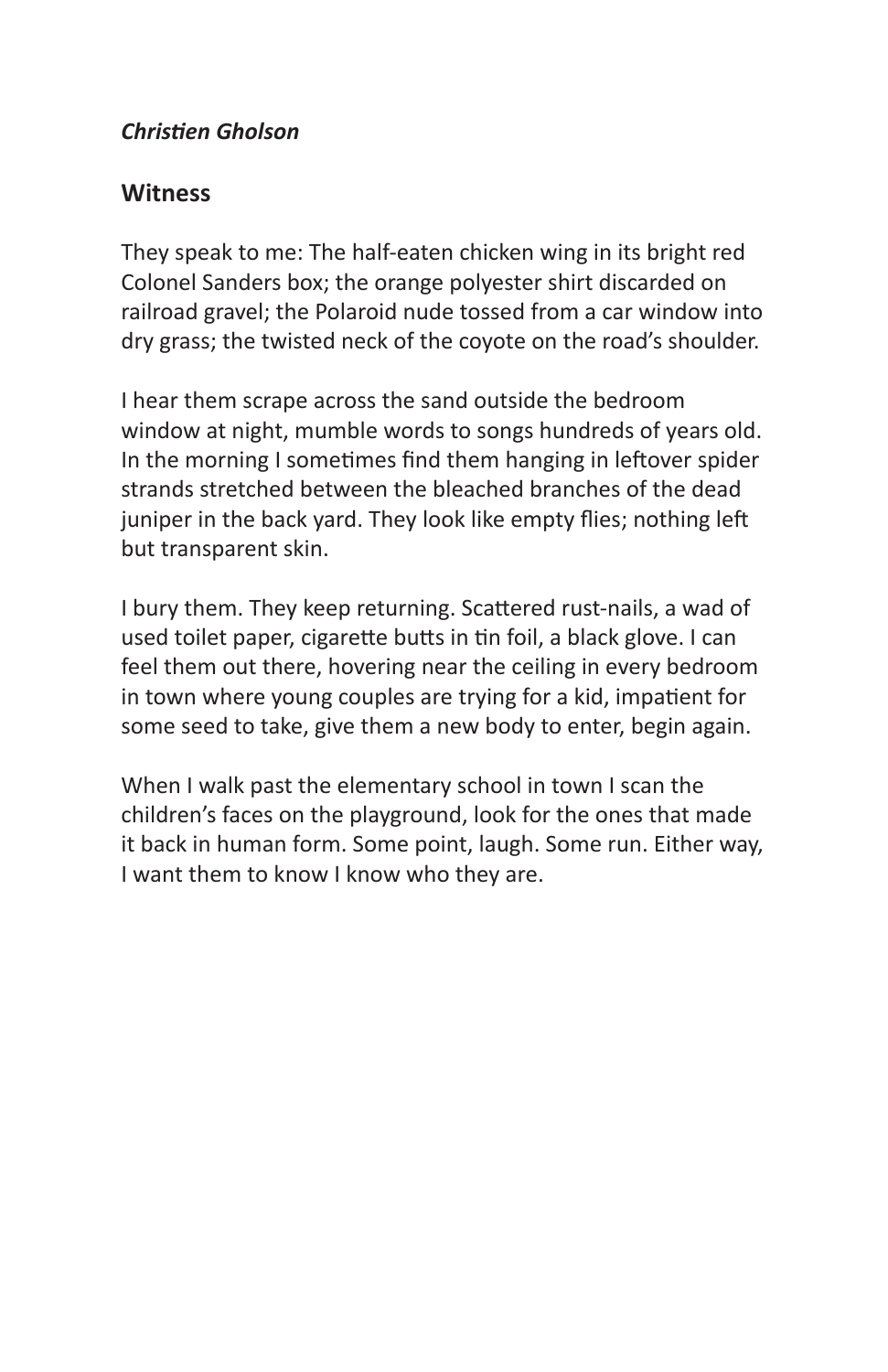## *Peter Joseph Gloviczki*

# **Breakfast**

I pull the check out from under the coffee cup. This is not my mother's diner. We had bread in the mornings, bread by 5:30, we had bread that customers cut with their teeth. Tell me, she says, why you chose to let him die. I tell her after a while there's nothing you can do, that after a while the organs go rogue. She pulls out a pocketknife. She sets it on the table and lets it spin. I watch the knife make its little red circles, how the Swiss cross becomes a blur and then stops.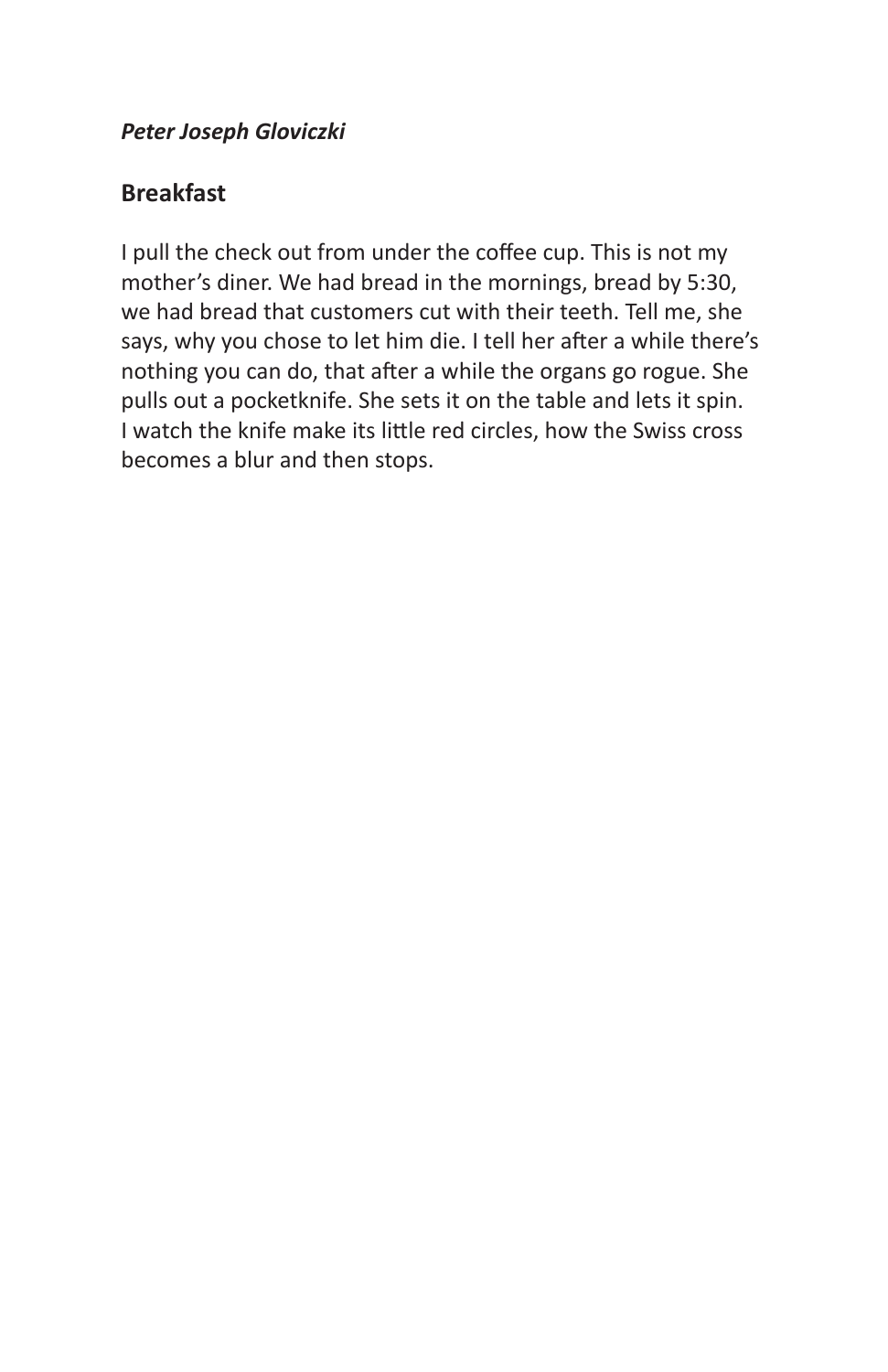## *Peter Joseph Gloviczki*

## **Witness**

They speak to me: The half-eaten chicken wing in its bright red Colonel Sanders box; the orange polyester shirt discarded on rail-road gravel; the Polaroid nude tossed from a car window into dry grass; the twisted neck of the coyote on the road's shoulder.

I hear them scrape across the sand outside the bedroom window at night, mumble words to songs hundreds of years old. In the morning I sometimes find them hanging in leftover spider strands stretched between the bleached branches of the dead juniper in the back yard. They look like empty flies; nothing left but transparent skin.

I bury them. They keep returning. Scattered rust-nails, a wad of used toilet paper, cigarette butts in tin foil, a black glove. I can feel them out there, hovering near the ceiling in every bedroom in town where young couples are trying for a kid, impatient for some seed to take, give them a new body to enter, begin again.

When I walk past the elementary school in town I scan the children's faces on the playground, look for the ones that made it back in human form. Some point, laugh. Some run. Either way, I want them to know I know who they are.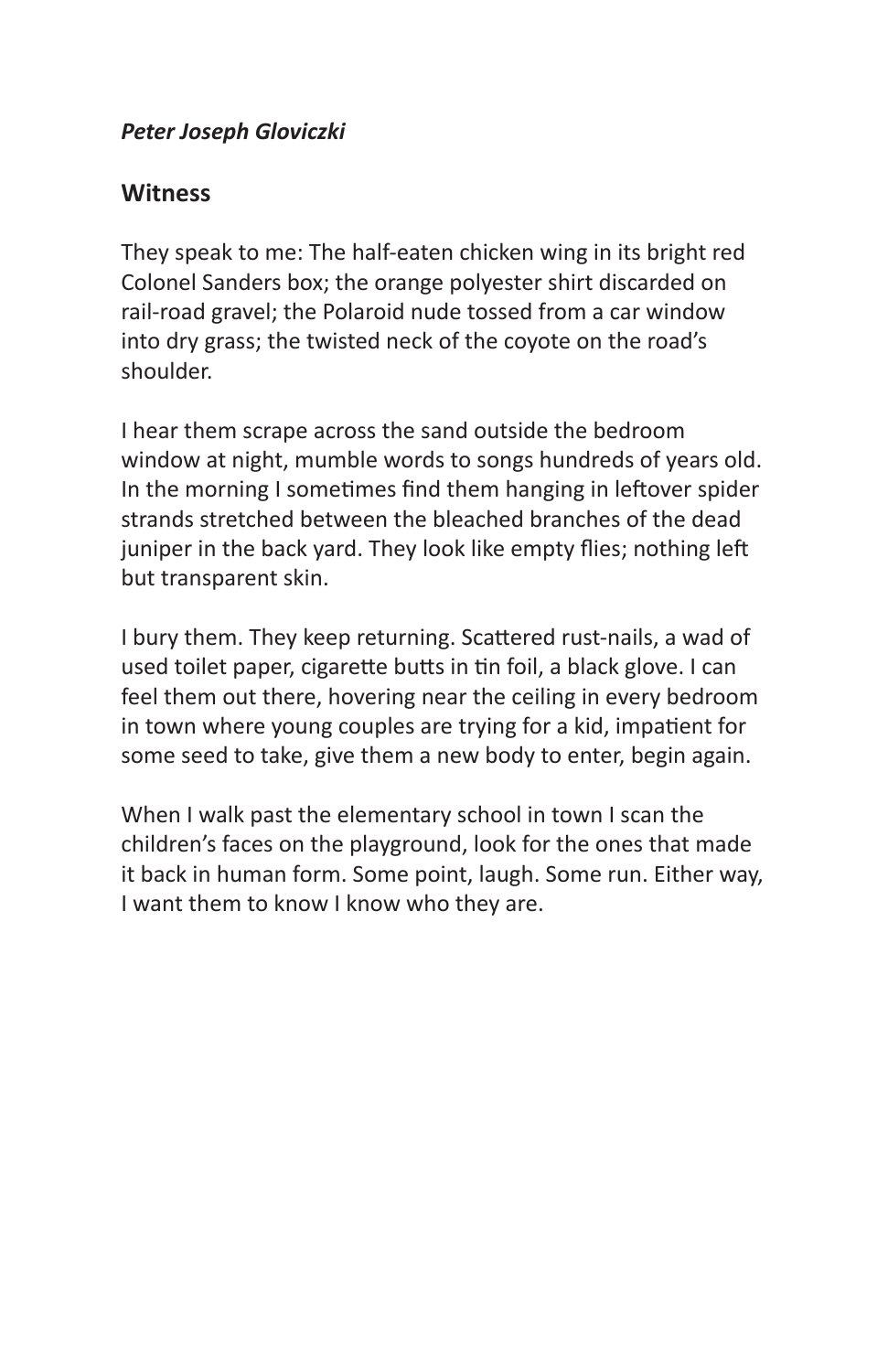#### *Tawnysha Greene*

# **Crack in the Doorway**

Grandma is seated in a pink Nightgown, a thin tube running Under her nose. Her two daughters brush Her hair and feed spoonfuls Of tapioca pudding into her mouth. She looks at me, but does not See me. They are speaking To her, but neither of us hear. I hear only

The clatter of jelly beans hitting the bottom Of a glass bowl and her voice Reading my letters as I sit in her lap In her rocking chair Next to the white trunk holding Old telephones and plastic pearls.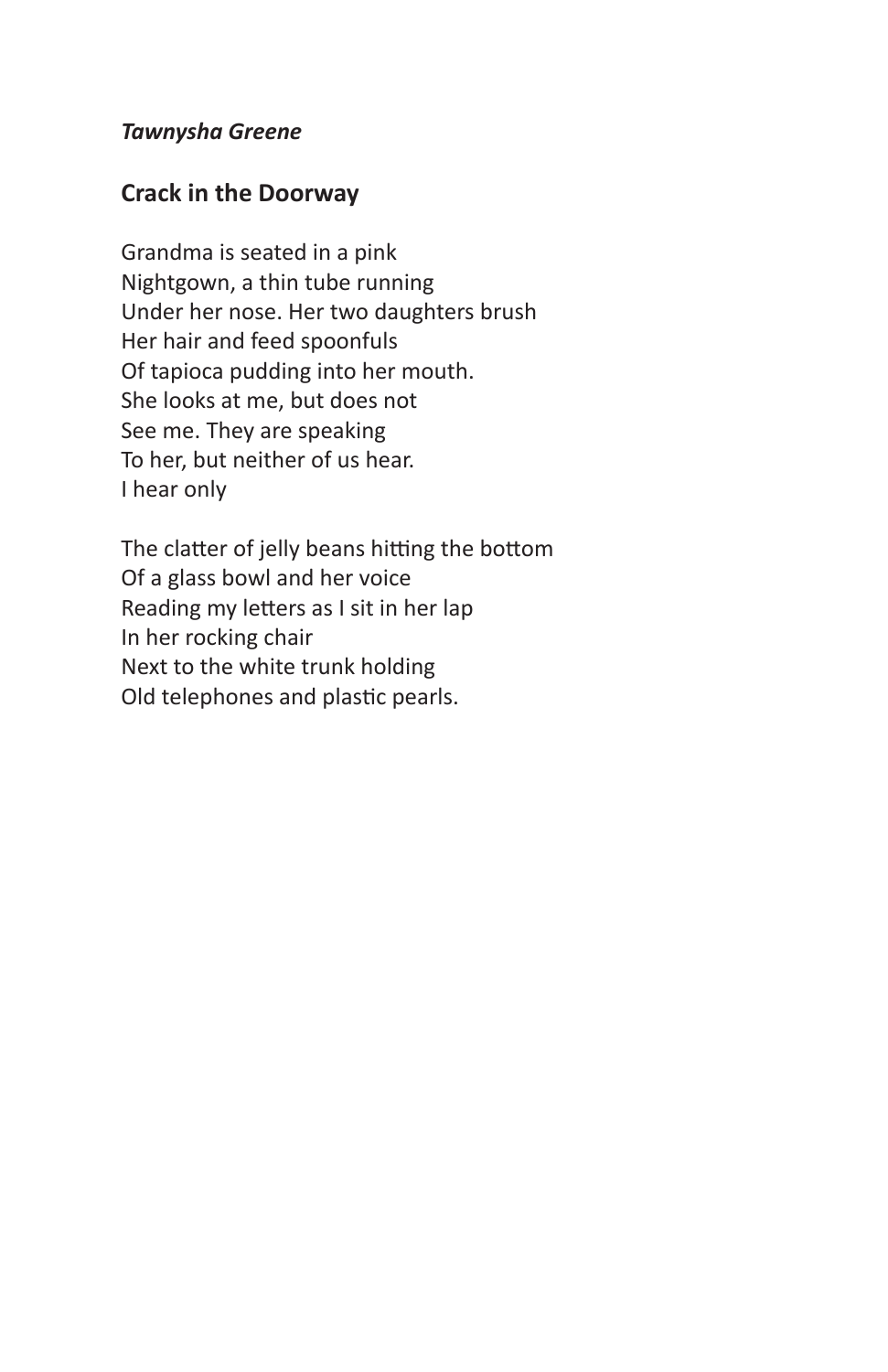#### *Carolyn Foster Segal*

# **Fitcher's Bird: A Love Story**

I knew what my task would be. All those hours when my sisters and I stayed up late, telling stories, debating free will, my costume was there, in the back of the closet. I knew it would be up to me: it's always the third one. (The first one has the benefit of shock, the first turn of the plot; the second one, poor girl, gets at best a sentence, something along the lines of "and then the same thing happened to her.") And that's my cue; it's my turn to step out from where I've been waiting. I have only minutes to woo and undo the king, to find the pieces of my sisters and put them back together again. Then it's time to dress, in honey absurd, yes, but wonderful for the skin—and feathers and time to lure the unsuspecting ones (who never read, who never learn their lesson) to their fiery death. And the egg, you say, what about the egg? I'm certain this story has one. In fact—what did we just learn?—it has three, and I've one up my sleeve here, take it, it's barely bloodied, and you must be hungry after all this.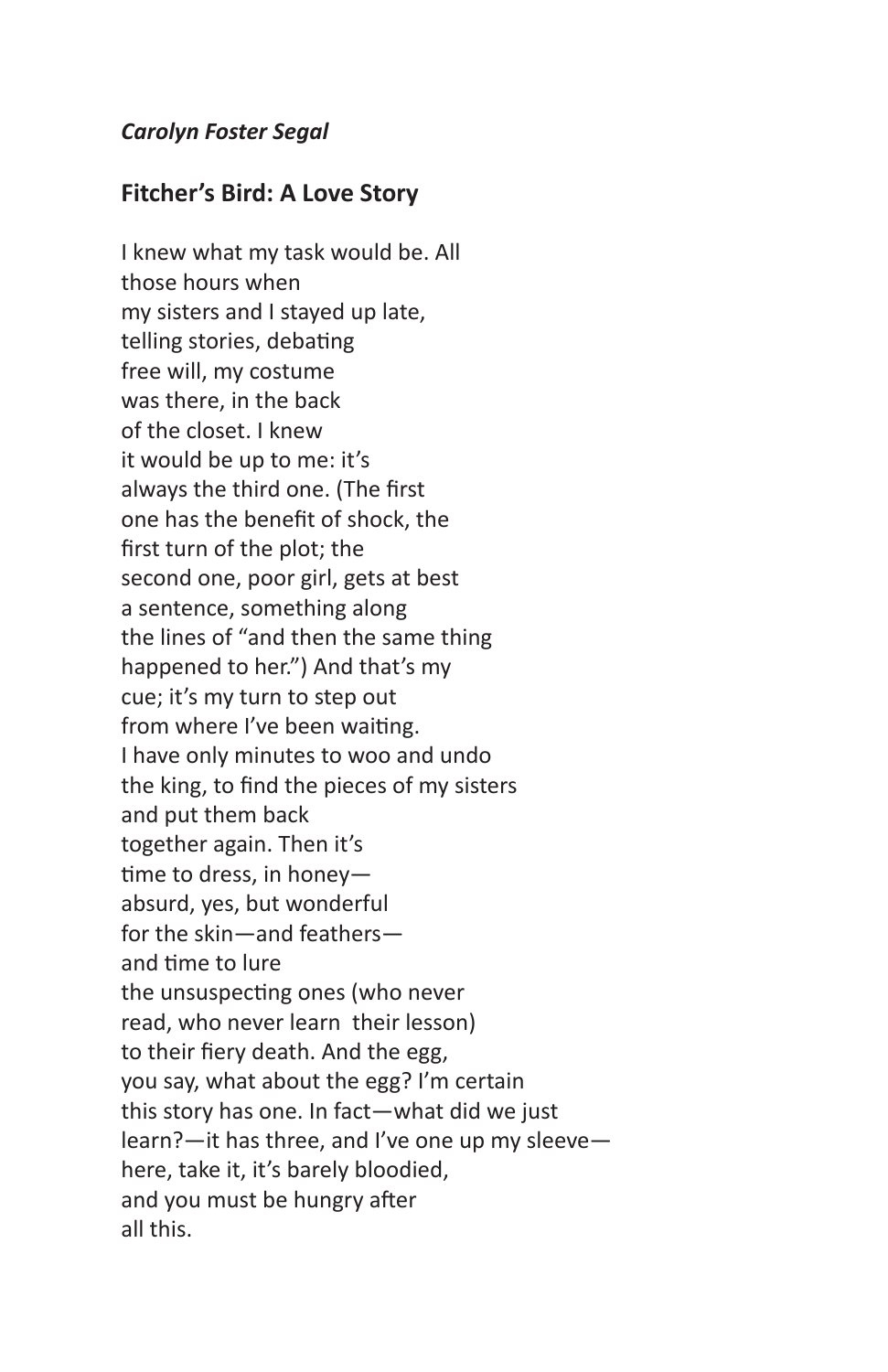# *The 2River View, 13.4 (Summer 2009)*

# **Contributors**

**Walter Bargen** has published twelve books of poetry and two chapbooks, including *The Feast* (BkMk Press-UMKC, 2004), winner of the 2005 William Rockhill Nelson Award; *Remedies for Vertigo* (WordTech Communications, 2006); *West of West* (Timberline Press, 2007); and *Theban Traffic* (WordTech Communications, 2008). In 2009, BkMk Press-UMKC will publish *Days Like This Are Necessary: New & Selected Poems.* His poems have recently appeared in *New Letters, Poetry East,* and *The Seattle Review.* Bargen is the first poet laureate (2008-2009) of Missouri. (www.walterbargen.com)

**E. Louise Beach,** in collaboration with the composer Bryan Page, is the author of *The White Princess.* Based on Rilke's play of the same name, the 22 poem song-cycle will be performed in Los Angeles in 2010. Beach is also a translator and literary critic.

**Jaime Brunton** was a Walt Whitman Award finalist in 2009 and a Ruth Lilly Fellowship finalist in 2008. Her work appears or is forthcoming in *CutBank, Hotel Amerika, Poet Lore,* and elsewhere.

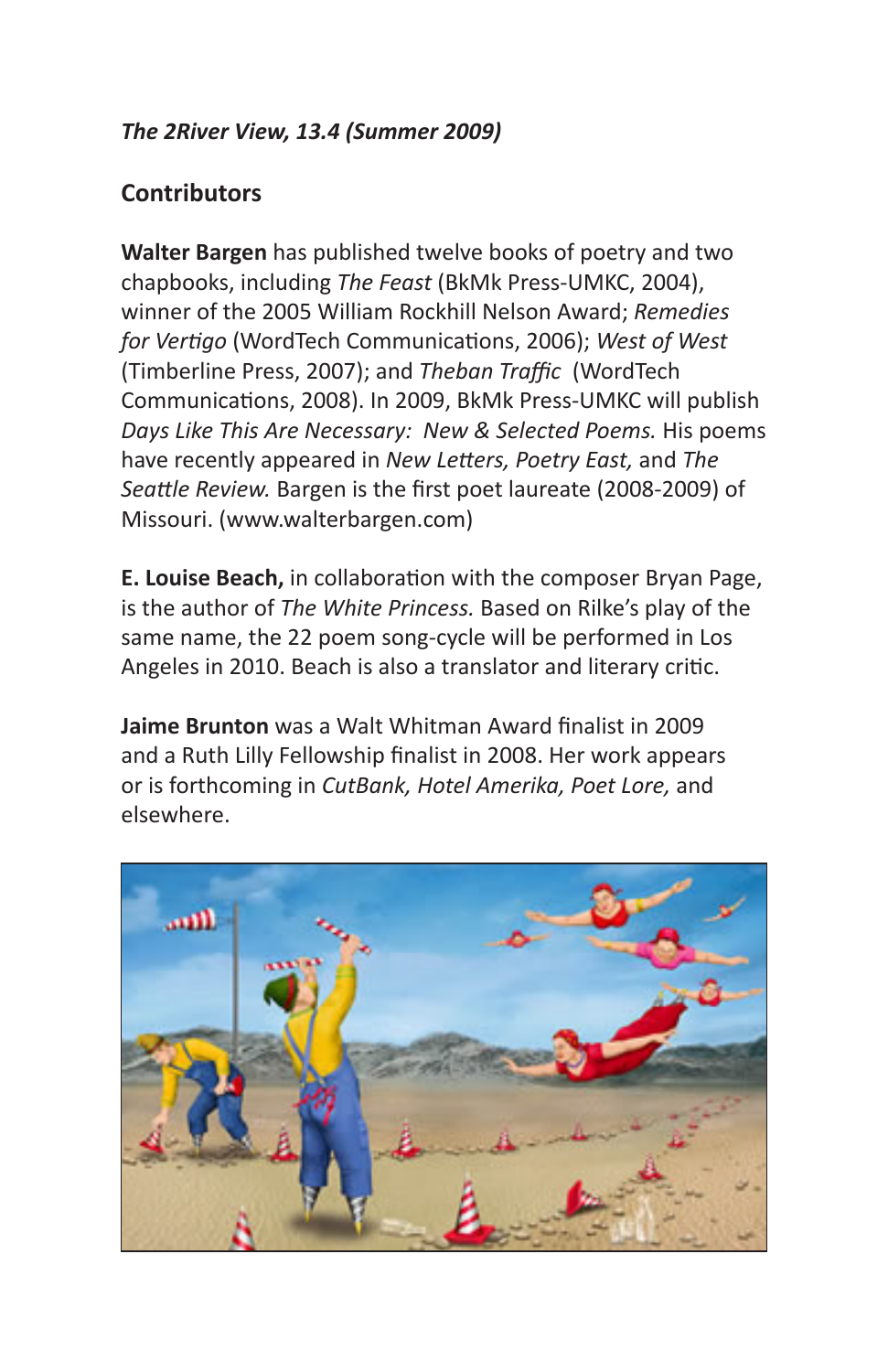**Alison Cimino** is an adjunct professor of poetry and compostion in the Boston area. Her poems have appeared in *Borderlands Texas Poetry Review, Ibbetson Street Press,* and *The Cambridge Codex Project,* a visual art installation to promote literacy.

**Lori Coale** lives in Tucson, Arizona. She has previously been published in Drexel Online Journal and Spinning S Literary Magazine. She divides her time between her family and Vicious Circle Poetry Workshop.

**Renee Emerson** recently completed her MFA from Boston University. Her work has appeared in *The Blue Earth Review, Reed Magazine, The Santa Clara Review, Tar River Poetry,* and various others. She lives in Louisville with her husband.

**Catharina Evans** lives on a New Jersey sheep farm and is a graduate student of English literature and creative writing. She teaches writing in Queens, New York, but is feeling the pull to leave for the west. She plans to begin her PhD in 2010.

**Christien Gholson** is the author of *On the Side of the Crow* (Hanging Loose Press 2006) and the chapbook *The Sixth Sense* (Modest Proposal Chapbook Series of Lilliput Review 2006). His work has appeared in AQR, Big Bridge, Cimarron Review, Ecotone, Mudlark, San*ta Fe Poetry Broadside, Santa Fe Literary Review,* and *Sentence,* among others.

**Peter Joseph Gloviczki** lives in Minnesota. His poems have appeared in *The 2River View, 32 Poems, The Christian Science Monitor, Margie, The New Orleans Review,* and elsewhere.

**Tawnysha Greene** is a PhD student at the University of Tennessee — Knoxville.

**Carolyn Foster Segal** teaches at Cedar Crest College in Allentown, Pennsylvania. She writes humorous essays for education publications; her most recent scholarly work focuses on trauma narratives. This is her second appearance in 2River.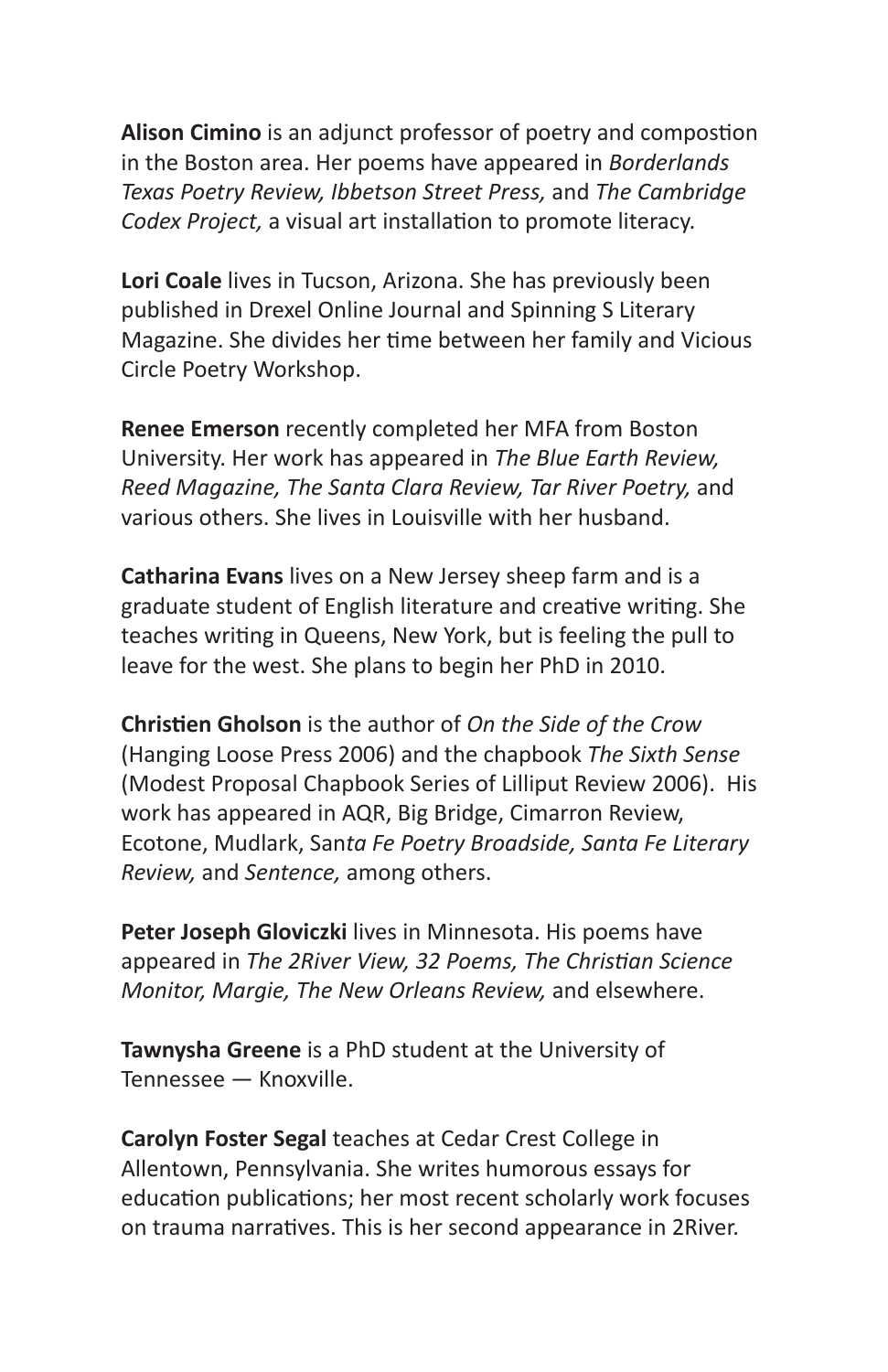# *The 2River View, 13.4 (Summer 2009*

# **About 2River**

Since 1996, 2River has been a site of poetry and art, quarterly publishing *The 2River View,* occasionally publishing individual authors in the 2River Chapbook Series, and, more, recently, podcasting from Muddy Bank, the 2River blog.